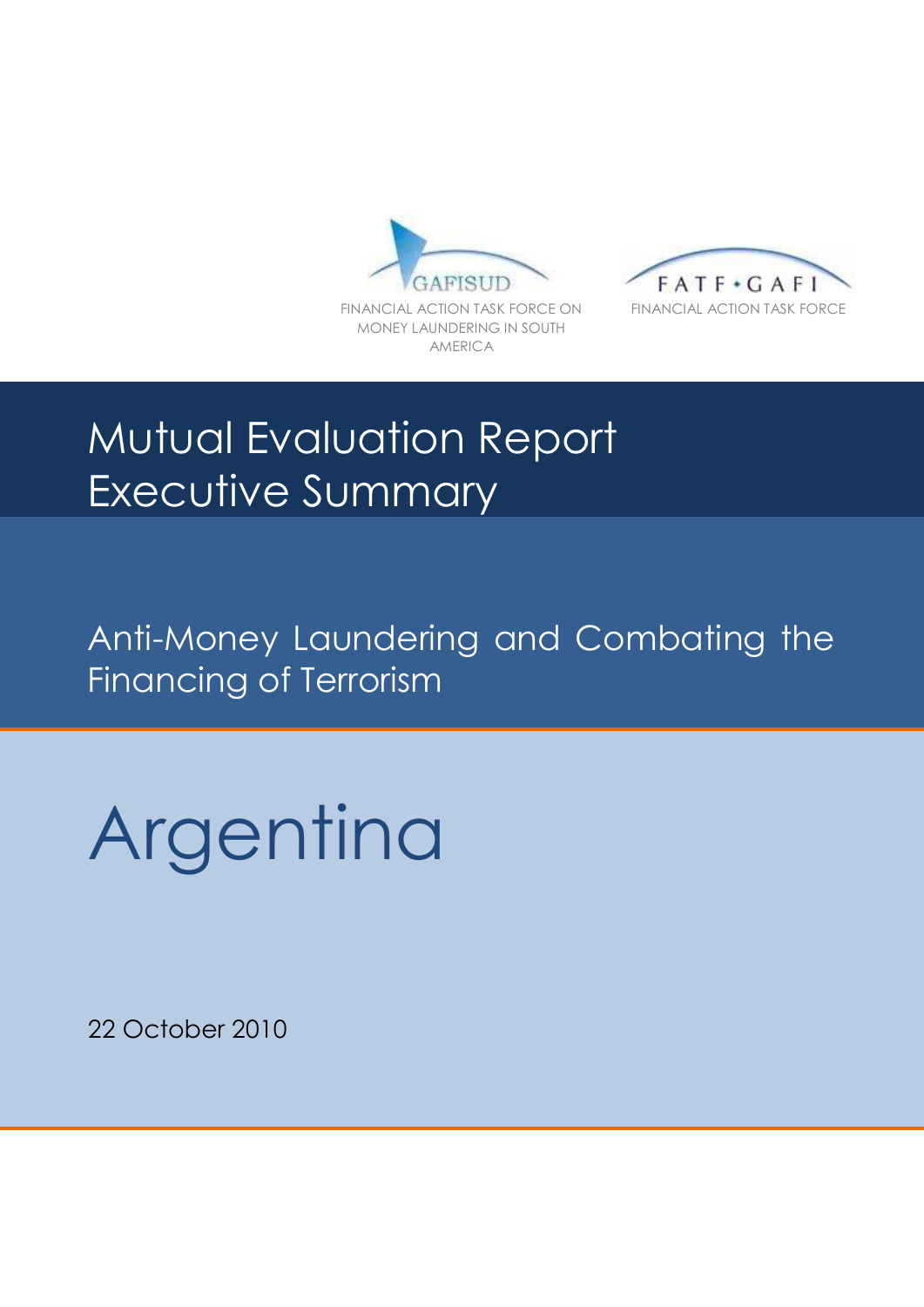Argentina is a member of the Financial Action Task Force (FATF) and the Financial Task Force on Money Laundering in South America (GAFISUD). The joint GAFISUD-FATF evaluation of Argentina was adopted by the FATF Plenary on 22 October 2010.

© 2010 FATF/OECD. All rights reserved.

No reproduction or translation of this publication may be made without prior written permission. Requests for permission to further disseminate, reproduce or translate all or part of this publication should be made to the FATF Secretariat, 2 rue André Pascal 75775 Paris Cedex 16, France (fax +33 1 44 30 61 37 or e-mail: contact@fatf-gafi.org)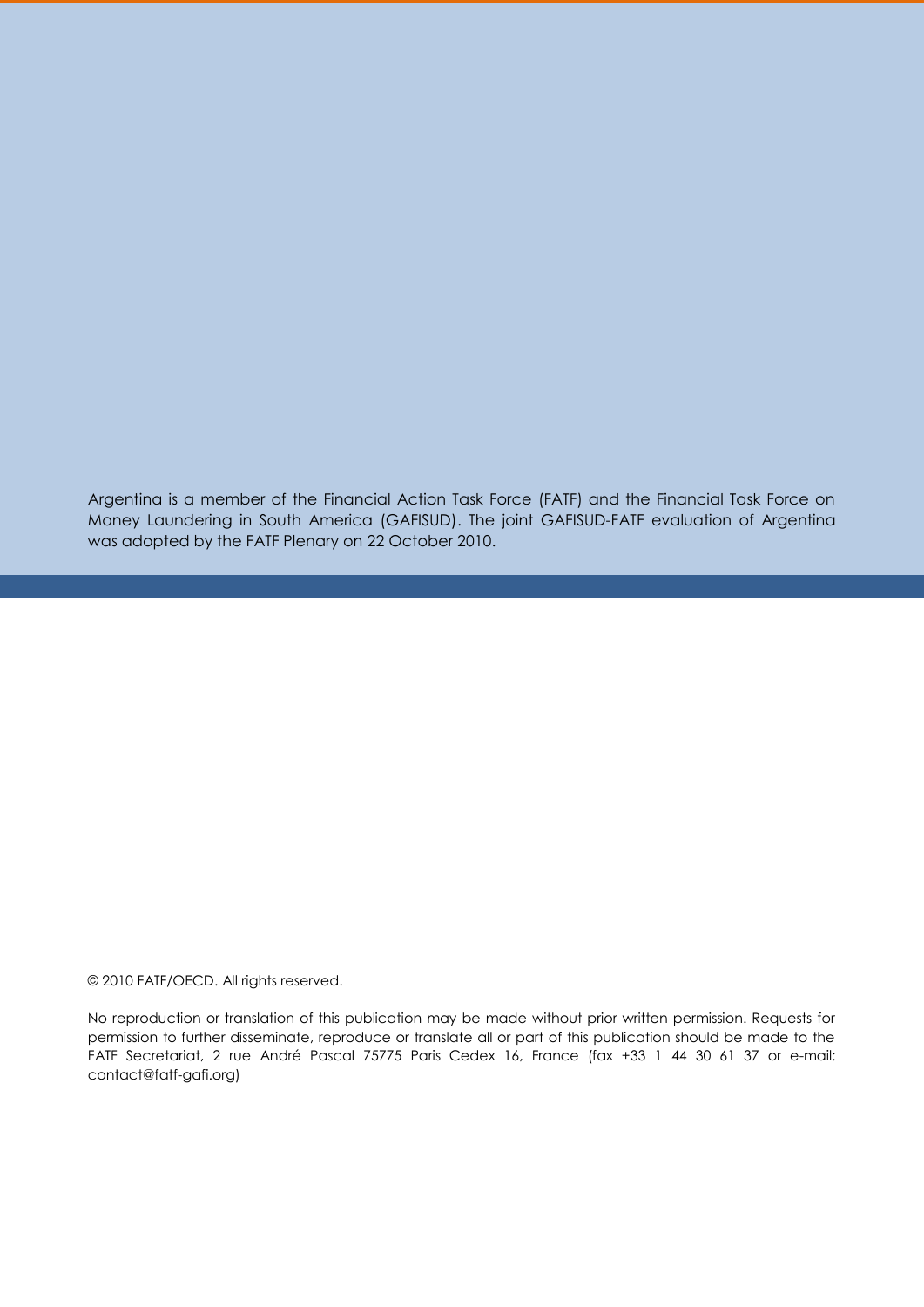# **MUTUAL EVALUATION REPORT OF ARGENTINA**

# **EXECUTIVE SUMMARY**

1. This report summarises the anti-money laundering (AML)/combating the financing of terrorism (CFT) measures in place in Argentina as of the time of the on-site visit (16—27 November 2009), and shortly thereafter. The report describes and analyses those measures and provides recommendations on how certain aspects of the system could be strengthened. It also sets out Argentina's levels of compliance with the Financial Action Task Force (FATF)  $40+9$  Recommendations (see the attached table on the Ratings of Compliance with the FATF Recommendations).

# **1. Key Findings**

2. This is the FATF's third mutual evaluation of Argentina (and second joint FATF/GAFISUD evaluation of Argentina). Since the last evaluation, finalised in June 2004, Argentina has not made adequate progress in addressing a number of deficiencies identified at that time, and the legal and preventive AML/CFT measures that are in place lack effectiveness. This is complicated by a lack of adequate coordination, overlapping jurisdictions of a number of domestic agencies, and varied and inconsistent requirements vertically through the levels of applicable regulatory texts for each financial sector and horizontally across the various financial sectors.

3. Argentinean authorities identify tax evasion as generating the largest amount of criminal proceeds. Drug trafficking also generates significant proceeds. It is believed that the major part of money laundering operations taking place in Argentina is carried out through financial transactions involving specific offshore centres. The most common money laundering operations in the non-financial sector involve transactions made through attorneys, accountants, and corporate structures. The widespread use of cash may also leave Argentina vulnerable to money laundering. There is also a risk of terrorist financing; Argentina was subject to two terrorist attacks in the early 1990's. Despite these ML/FT risks, there were only four ongoing prosecutions and no convictions for ML.

4. The basis of Argentina's AML/CFT system is Law 25 246 which amended the Criminal Code in the year 2000 to criminalise money laundering. There are a number of technical deficiencies, however, that have persisted since the last FATF mutual evaluation of Argentina in 2004. The ML offence is not being effectively implemented—there has still been no conviction under the provisions of this law, and proceeds of crime are not pursued. The Financial Information Unit (FIU) is also still legally limited to processing cases involving a limited number of predicate offences, and in relation to only certain money laundering activities.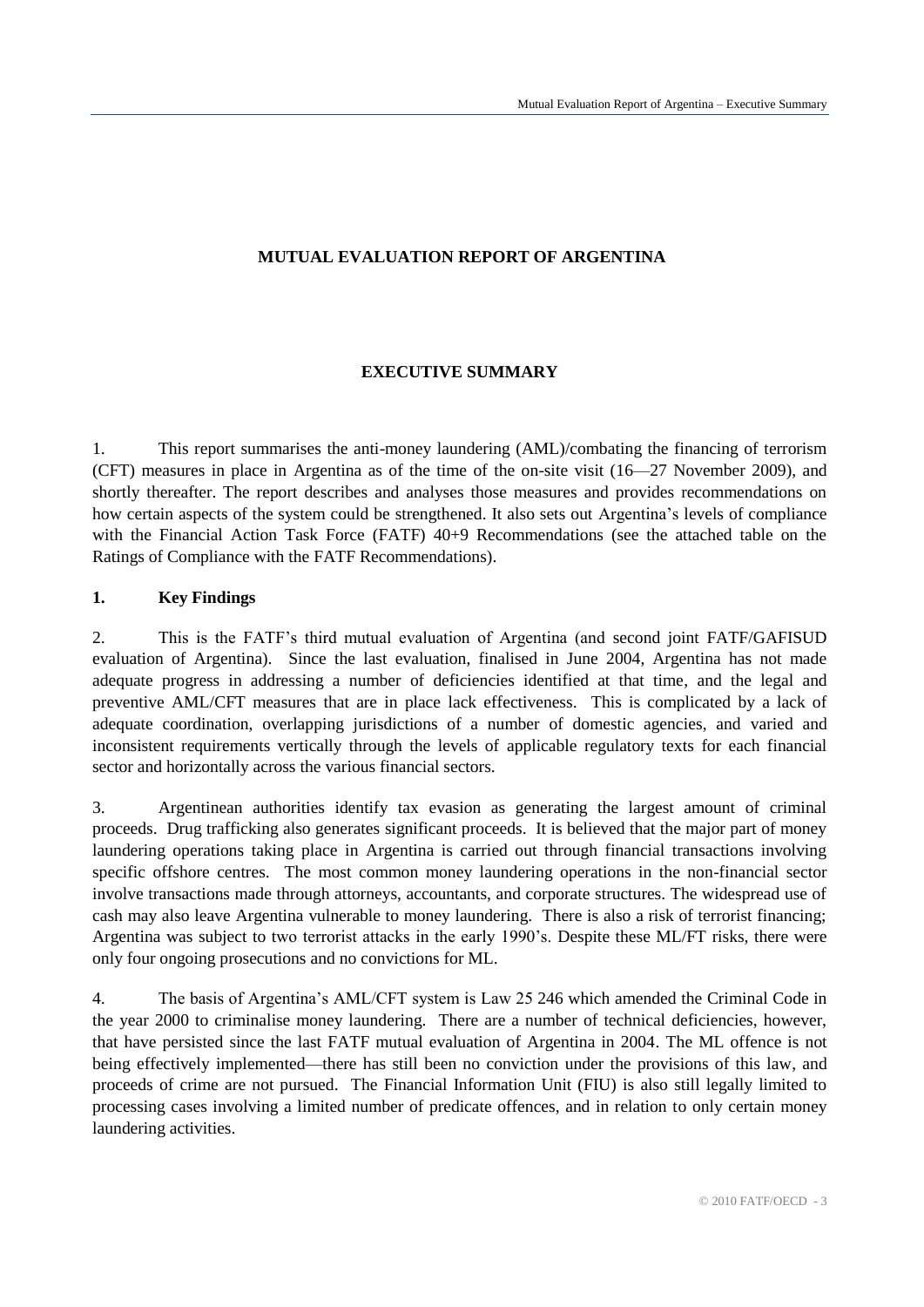5. Amendments to the Criminal Code in 2007 criminalise the financing of certain terrorist organisations; however, these provisions are not fully in line with Special Recommendation II, and there has not yet been a formal investigation or prosecution. Measures to freeze terrorist-related funds rely mainly on ordinary criminal procedures, which are not effective in freezing without delay such funds, and should therefore be enhanced.

6. The legal financial preventive measures in Argentina are basic and limited to general provisions relating to customer identification, record keeping and unusual transaction reporting requirements. They are complemented by measures issued by the three financial supervisors and the FIU. The measures for these sectors vary; the BCRA measures, which apply to banks and foreign exchange institutions, are more detailed and cover more aspects of the FATF Recommendations. Nevertheless, there are still a number of important deficiencies that apply to all sectors, such as the lack of adequate requirements for beneficial ownership, PEPs, correspondent banking, and reliance on third parties. Secrecy provisions also inhibit the effective compliance with FATF standards.

7. The financial supervisory regime in Argentina poses concerns, in particular in relation to the securities and insurance sectors. Neither the supervisors nor the FIU have specific power to supervise the compliance of financial institutions with their reporting obligations. The legal powers of these supervisors have not recently been updated and are limited for the CNV and SSN to prudential controls; their supervisory and sanction powers are unclear, or missing in the case of securities brokers, and/or not effective. Moreover, securities and insurance supervisors lack resources to effectively conduct their tasks.

8. Argentina's reporting regime, based on unusual transaction reporting, presents concerns both in terms of the legal provisions and lack of effectiveness: the reporting obligations only cover a small range of predicate offences, the TF-related transaction reporting obligation is only implicit, and the low quality of STRs does not allow the FIU to conduct adequate analyses to generate successful prosecutions.

9. Casinos, public notaries, and accountants are reporting parties under AML Law 25 246, and therefore required to conduct the limited CDD measures contained in the law. However, the lack of supervision and sanction for failure to comply with these obligations renders these measures ineffective.

10. Argentina has adequate authority to provide most types of mutual legal assistance; however, dual criminality provisions may inhibit assistance related to certain types of ML and FT activities, and the mechanisms to process such requests imply delays. The financial sector supervisors also face limitations in their ability to cooperate internationally with regard to AML/CFT.

11. Key recommendations made to Argentina include: address the technical shortcomings in the ML and FT offences and more proactively target ML and proceeds of crime investigations; enhance the framework for freezing FT-related assets; enhance the FIU's authority to process cases regarding all predicate offences and all money laundering activities; update financial sector laws to specifically provide for AML/CFT supervision and sanction and enhance the ability to cooperate internationally; more effectively supervise financial institutions; harmonise and update CDD requirements for financial institutions; extend AML/CFT requirements to financial institutions and DNFBPs that are not covered and create an effective monitoring framework for the latter; provide adequate resources for the all relevant AML/CFT agencies, and provide more authority to Argentina's National Coordination Representation office to more effectively coordinate AML/CFT policies.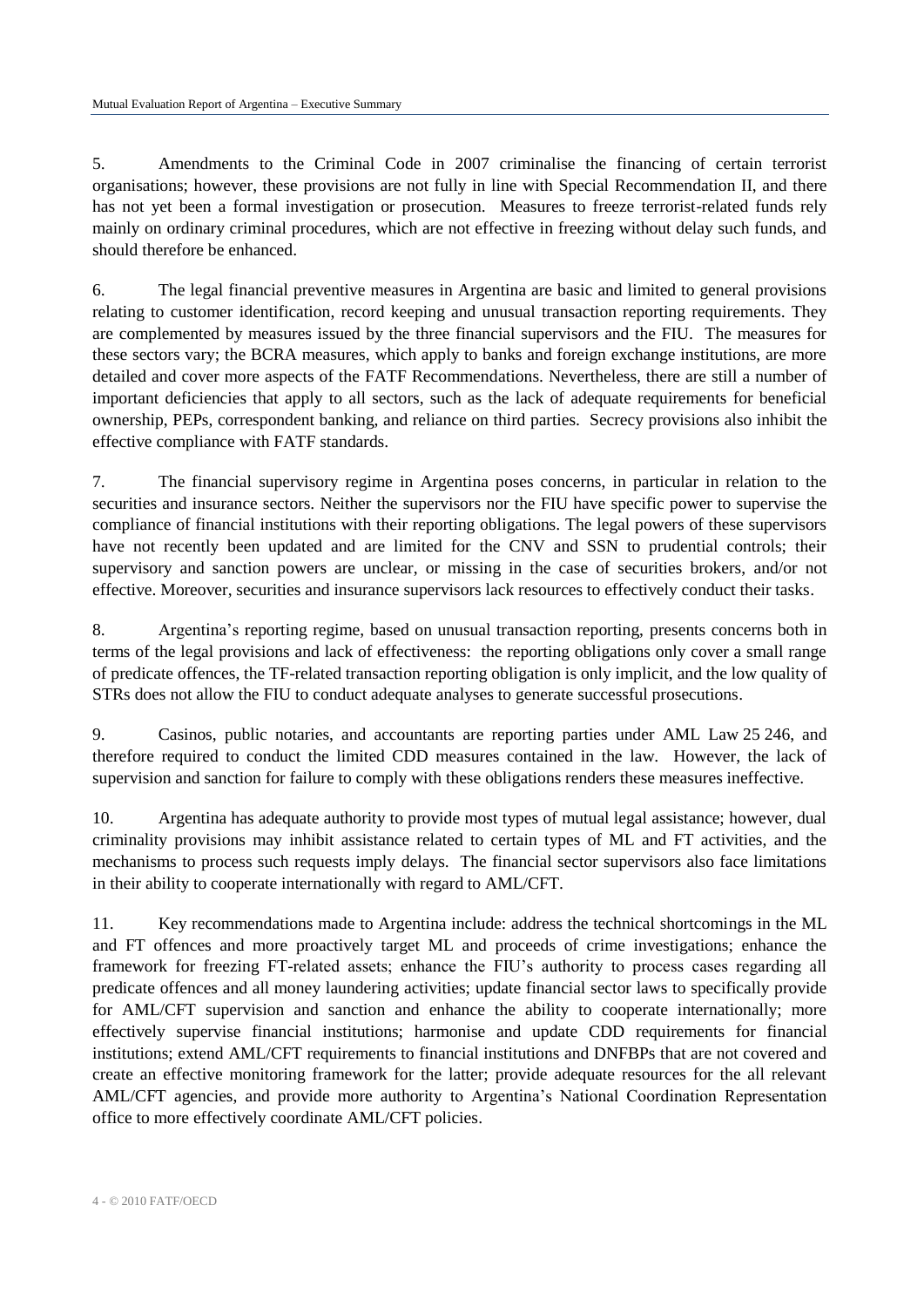## **2. Legal systems and Related Institutional Measures**

12. Anti Money Laundering (AML) system of Argentina was established in the year 2000 by Law 25 246 that modified the Criminal Code (CC) to add sections 277 and 278 to cover various money laundering offences and most elements of the *1988 UN Convention against Illicit Traffic in Narcotic Drugs and Psychotropic Substances* (the Vienna Convention) and the *2000 UN Convention against Transnational Organised Crime* (the Palermo Convention). Section 277 criminalises acts of acquiring, concealing and disguising proceeds of crime. However, the scope of these provisions is limited by exemptions of criminal liability for apply to family and friends of the perpetrator of the predicate offence when committing these acts. Section 278 criminalises conversion, transfer, and use of proceeds of crime. Possession of criminal proceeds is not specifically covered. The definition of "property" is broad, money laundering applies to predicate offences committed abroad, and all "designated categories of offences" as required by FATF are covered except for insider trading and market manipulation. These provisions do not yet cover money laundering acts committed by the perpetrator of the predicate offence (*i.e.* "self-laundering), nor is conspiracy to commit these acts adequately covered. Criminal liability for ML does not extend to legal persons.

13. The money laundering offences are not effectively implemented. Jurisdictional issues hamper effective prosecutions, as prosecution by either the federal or provincial authorities is determined by the type of predicate offence and subject to change if the predicate offence is determined to be different during the course of the investigation. Prosecution of acquiring, concealing, and disguising criminal proceeds is further inhibited by lower available criminal penalties (6 months to three years imprisonment), and the lack of specific authority for the FIU to develop and disseminate cases concerning these offences to the prosecution authorities. There are a low number of prosecutions (four—all at the federal level) and so far no conviction for money laundering.

14. Law 26 268 of July 2007 created a section 213 *quarter* of the Criminal Code which criminalises collecting or providing property or money, in the knowledge that they are to be used, in full or in a part, to finance a terrorist criminal organisation as described under the new section 213 *ter*. The definitions of "property or money" adequately cover all types of funds as required by the Terrorist Financing Convention. The law does not require that funds are actually used to carry out a terrorist act or that they be linked to a specific terrorist act. Ancillary offences except for conspiracy are adequately covered, and terrorist financing is a predicate offence for money laundering. Sanctions for FT are adequately proportionate, with imprisonment of 5 to 15 years. However, there are a number of limitations: a terrorist organisation is narrowly defined and must have an action plan aimed at spreading ethnic, religious or political hatred, be organised in international operative networks, and have the availability of war weapons; the provisions do not cover collection or provision of funds to be used (for any purpose) by an individual terrorist or a terrorist act (outside of the context of the terrorist organisation as defined); or collection or provisions of funds for terrorist organisations that exist solely within Argentina. The effectiveness of the terrorist financing offences in Argentina has not yet demonstrated; there have been no investigations or prosecutions. As with money laundering, there is no criminal liability for legal persons.

15. In general, criminal judges have enough powers to take provisional measures to freeze and definitive measures to confiscate assets arising from money laundering and predicate offences. The ability to freeze/confiscate property relating to FT is limited due to the limitations of the FT. The Argentinean authorities are not effectively implementing the confiscation regime, as the provisions are rarely used and there were no statistics for freezing or confiscation available. The laws should be amended to allow for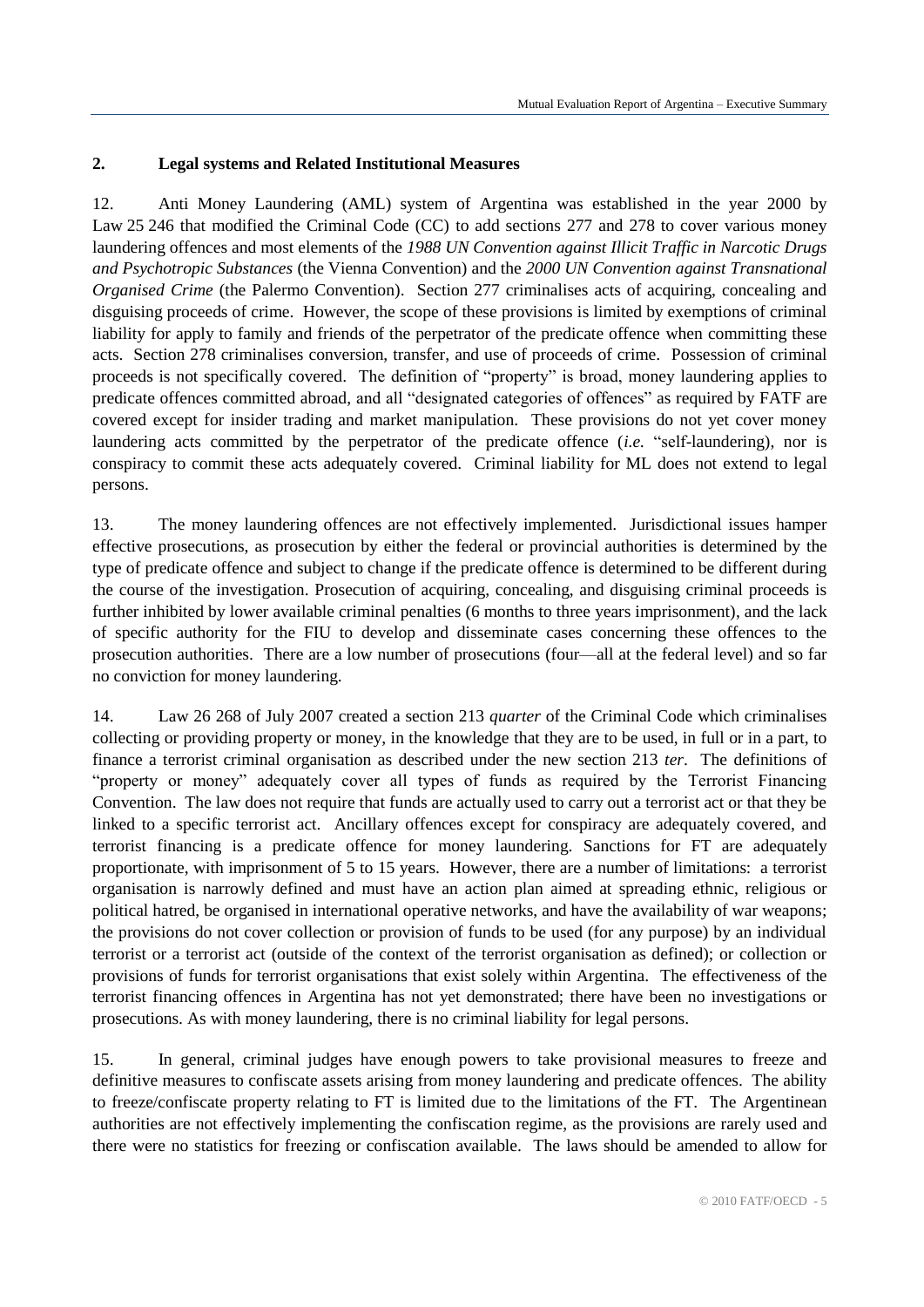seizing and confiscation for property of corresponding value as well as the indirect proceeds of crime, including income, profits or other benefits from the proceeds of crime. Also, authorities should be provided increased resources to identify and trace assets.

16. Argentina relies mainly on reporting measures and ordinary criminal and mutual legal assistance procedures to implement S/RES/1267(1999) and S/RES/1373(2001). This system does not allow for effective freezing action to be taken without delay, and are inconsistent with the obligation to freeze property of persons designated by the UN Security Council, regardless of the outcome of domestic proceedings. There is no specific mechanism to examine and give effect to actions initiated under the freezing mechanisms of other jurisdictions pursuant to S/RES/1373(2001) and there are no measures for monitoring or sanctioning for non-compliance with the obligations of SR.III.

17. The Argentinean FIU was established in 2000 with the AML Law 25 246, which was amended by Law 26 268 of 5 July 2007. The FIU is charged with analysing, handling and disclosing information with the purpose of preventing and deterring terrorist financing (as defined in Argentina) as well as certain predicate offences relating to Section 278 of the Criminal Code (conversion or transfer of criminal proceeds). The FIU is not specifically authorised to deal with suspected acquisition, concealing or disguising offences (Section 277 of the Criminal Code), or 14 of the 20 designated categories of offences. The Argentinean FIU has been member of the Egmont Group since year 2003. It is operationally independent within the Ministry of Justice and Human Rights and can obtain a large amount of additional information from reporting parties relating to an STR. However, as of the time of the on-site visit, the FIU was not operating effectively. There was insufficient analysis of STRs received, there are still limitations on the access to additional information required to conduct analysis, and the quality of the cases forwarded to the prosecution office has not been sufficient to allow for effective prosecution of money laundering. It should be noted that a large turnover of staff occurred in mid-January 2010; however, the effectiveness of the resulting changes could not yet be assessed.

18. Although all the crimes in Argentina's Criminal Code apply throughout the country, the jurisdiction (*i.e.* Federal or Provincial) for investigating and prosecuting crimes will depend on the specific offence. All terrorism and terrorist financing offences, as well as all offences committed involving the City of Buenos Aires fall under Federal jurisdiction. The jurisdiction of predicate offences for money laundering depends on the seriousness of the offence—serious crimes fall under Federal jurisdiction whereas common crimes would be pursued by the Provincial authorities. The main prosecution entity for money laundering crimes at the federal level is the Fiscal Unit for the Investigation of the crimes of Money Laundering (*Unidad Fiscal de Lucha contra el Lavado de Dinero*—*UFILAVDIN)* within the Attorney General's Office. UFILAVDIN receives case files from the FIU on possible money laundering (although specifically this is limited to conversion, transfer, and use of criminal proceeds) and conducts a preliminary investigation to determine, as according to the procedure described above, if a public criminal action should be filed with a judge and criminal proceedings commenced. As this is the key body within the Attorney General's office focusing in ML, human resources for this unit should be increased. The various police forces do not independently investigate money laundering or terrorist financing, as preliminary investigations must be led and coordinated by the Attorney General's office, and criminal proceedings are led and coordinated by the Attorney General's office and the investigating judge.

19. There are no specific legislative or other measures in place that permit the competent authorities to postpone or waive the arrest of suspected persons, nor the seizure of the money for the purpose of identifying persons involved in such activities or for evidence gathering, in the money laundering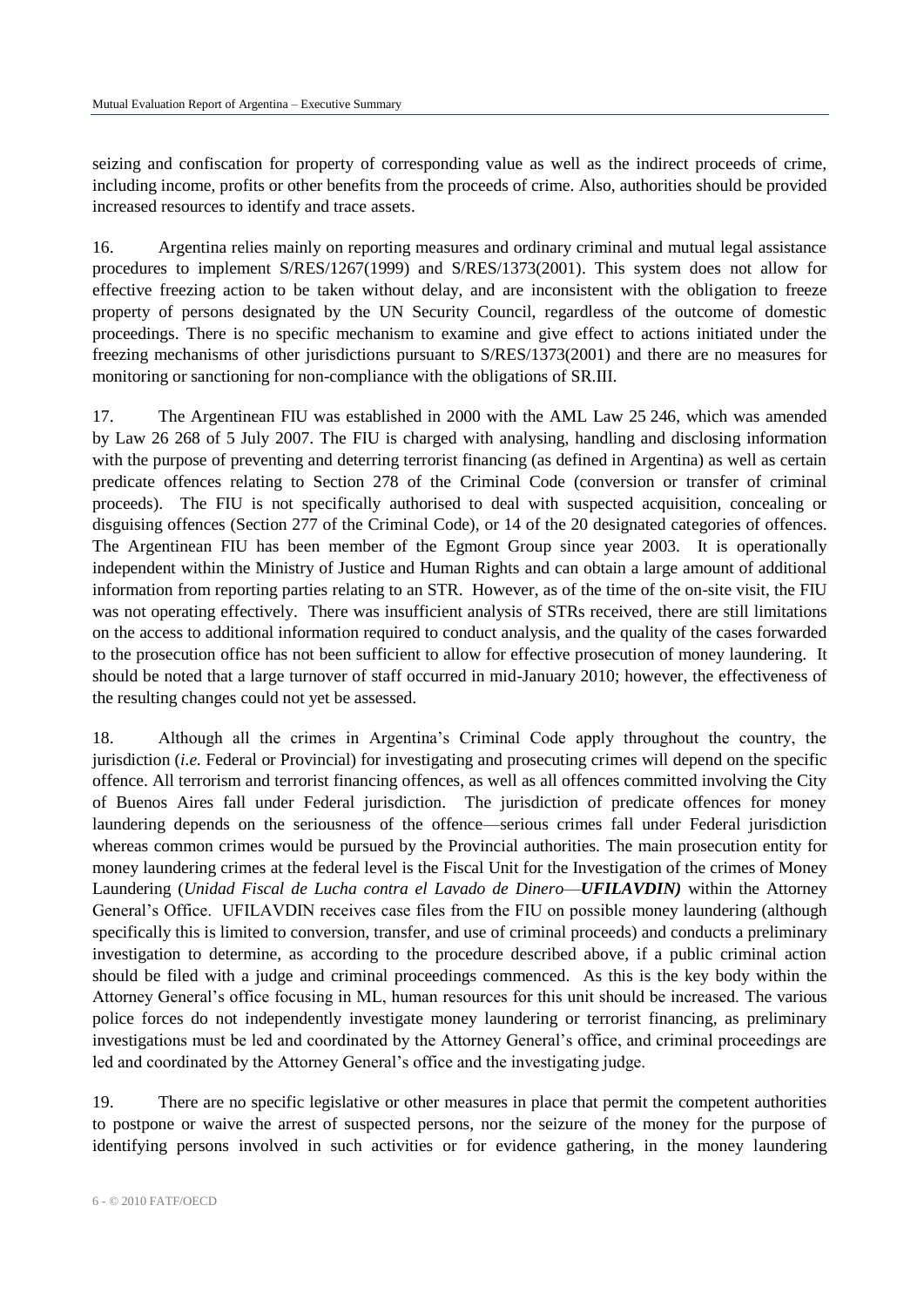investigations. To carry out the investigation and prosecution, the Federal and 23 Provincial authorities each use their own Code of Criminal Procedure, which contain the relevant powers to compel production of, search persons and premises for, and seize and obtain transaction records, identification data obtained through the CDD process, account files and business correspondence, and other records, documents or information, held or maintained by financial institutions and other businesses or persons. While these authorities are comprehensive overall, they are not effectively used, and there is a concern that competent authorities cannot obtain information from lawyers, even when they are not acting in defence of a client.

20. The low number of money laundering investigations, prosecutions, and lack of a conviction in Argentina is a serious concern. Overall, there is very limited data on investigations involving money laundering conducted by the various law enforcement authorities. At the time of the on-site visit, UFILAVDIN was conducting 79 investigations and 2 prosecutions based on referrals from the FIU (both were in the oral phase) and 2 other prosecutions for ML which did not originate from FIU referrals. No criminal proceedings had yet been initiated in any of the 23 jurisdictions outside of the Federal jurisdiction. Nor had UFILAVDIN or any Provincial authority initiated any preliminary investigation for the specific terrorist financing provisions. Argentinean authorities should more proactively pursue ML offences and the proceeds of crime in addition to predicate offences. Police do not have independent powers to begin investigations without a special court order, and judges cannot initiate independent investigations without initiating criminal proceedings.

21. The Federal Administration of Public Revenue (*Administración Federal de Ingresos Públicos*— AFIP) also deals with customs controls and has issued several instruments creating a declaration system for incoming and outgoing cash and negotiable instruments. These instruments were updated and enhanced with General Resolutions AFIP No. 2704/2009 and 2705/2009, addressing incoming and outgoing currency and negotiable instruments, respectively. However, there are a number of technical deficiencies. For outgoing currency/BNI, the requirements do not include foreign negotiable instruments (other than travellers' checks), or Argentinean negotiable instruments, bearer or otherwise. There is no authority to seize or restrain currency/BNI when there is a suspicion of ML/FT, that the amount of currency/negotiable instruments or the identification of the bearer be recorded when there is a suspicion of ML/FT, or ability to apply sanctions if a person makes a truthful declaration but the authorities suspect that the currency could be related to terrorist financing or money laundering. Finally, with regard to mail and containerised cargo, there are no provisions relating to incoming cash or BNI and no provisions relating to the export of Argentinean currency and BNI.

#### **3. Preventative measures – Financial institutions**

22. The AML Law 25 246, which contains certain preventive measures, applies to a broad range of financial institutions (FIs), except to: *mutuales* (mutual associations) and *cooperativas* (cooperatives) that perform banking activities and represent an important part of the financial sector in Argentina; and the stock exchange market and stock exchange without market; Though covered by AML Law, companies issuing traveler's cheques and credit, and purchase card operators are not subject to other complementary AML/CFT requirements nor supervised. Postal services carrying out foreign currency transfers are also not supervised and, in addition, the coverage of money remitters is unclear. Preventive measures in this law are basic and limited to general provisions relating to customers' identification, record keeping and unusual transaction reporting requirements. These provisions are complemented by a series of secondary texts for each sector. The Communications issued by the BCRA for the banking and foreign exchange sectors are other enforceable means. On the other hand, the FIU's Resolutions, which regulate reporting entities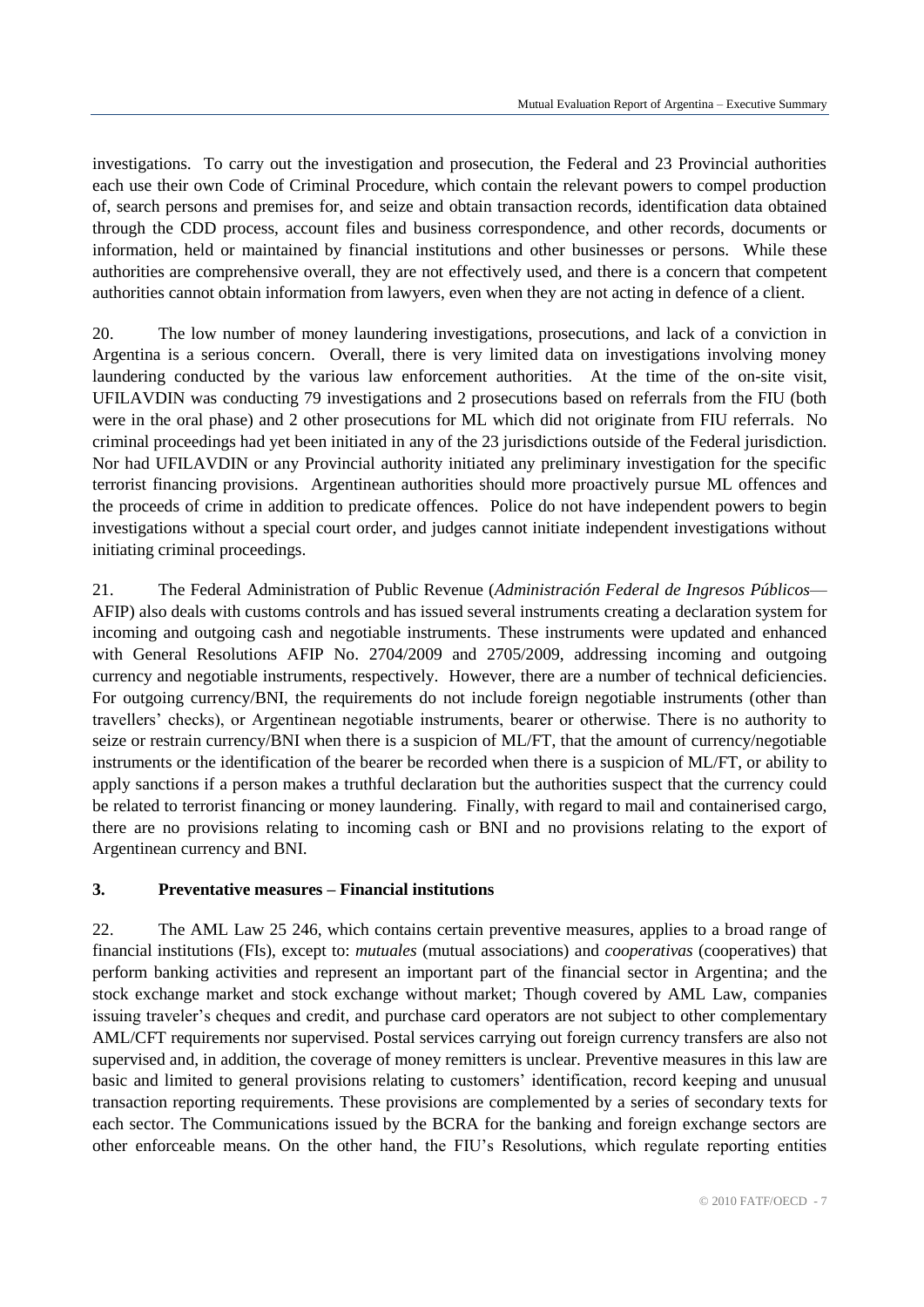including those regulated by the three financial supervisors, the CNV Communications for the securities sector, and the SSN Communications for the insurance sector do not meet the FATF criteria of "other enforceable means". Moreover, many of the FATF basic obligations which should be set out by law or regulation are contained in these other lower-level texts.

23. Banking institutions regulated by the BCRA (*i.e.* banking and foreign exchange institutions) are not allowed to keep anonymous accounts. The AML Law provides that financial institutions shall obtain from both regular and occasional customers documents evidencing their identity when carrying out any type of activity. The requirements applicable to financial institutions in relation to beneficial ownership are not sufficient: the law addresses the case where a customer is acting on someone else's behalf, but does not require identifying and verifying the natural persons who owns or controls a customer that is a legal person or arrangement. Other CDD measures are contained in lower-level texts that, except for the banking and foreign exchange sectors, do not meet the status of other enforceable means. The BCRA measures for banks and foreign exchange institutions require for additional measures to identify the ultimate client/holder of trusts and vehicle companies where they may be used to ML; however, the extent of this requirement is inadequate. In addition, it requires obtaining the purpose and intended nature of the business relationships, and to conduct ongoing monitoring of the relationships, and to conduct enhanced CDD measures for some types of higher ML/TF risk. The lack of clarity of the AML/CFT requirements, the multiplication of texts applicable, the overlapping of regulating agencies, and the lack of effective enforcement undermine the effectiveness of the regime, in particular outside of the banking sector.

24. Banking and foreign exchange institutions must apply certain enhanced CDD measures with regard to foreign PEPs, while FIU resolutions issued for the range of reporting parties focuses on domestic PEPs.

25. Argentina has not yet regulated cross-border correspondent banking relationships, nor does it require financial institutions to take any measures to prevent the misuse of technological developments in ML/TF schemes. In addition, there are contradictory provisions concerning the possibility to establish nonface-to-face business relationships. Despite being recognised as a higher risk by the FIU, there is no guidance on which enhanced CDD measures are to be undertaken. Finally, while in practice financial institutions do rely on third parties to perform some CDD measures, there is no requirement regulating the conditions of such reliance.

26. Financial institutions secrecy limits the FIU investigative powers, in particular in the securities sector. Tax secrecy laws are also overly broad.

27. Record keeping requirements in the AML law focus on identification data, while secondary texts as well as provisions in the Commercial Code complement this system. Overall financial institutions, in particular banking and foreign exchange institutions, effectively keep records of transactions.

28. Obligations with regard to Special Recommendation VII are limited to banking and foreign exchange houses. However, these requirements are not comprehensive, and in particular do not cover occasional domestic wire transfers for banks. Money remittance companies and postal services rendering transfer of funds, while representing a large part of the sector, are not specifically regulated.

29. Financial institutions are required to pay special attention and examine unusual transactions, which have no economic or legal justification or are unusually or unjustifiably complex; however, there are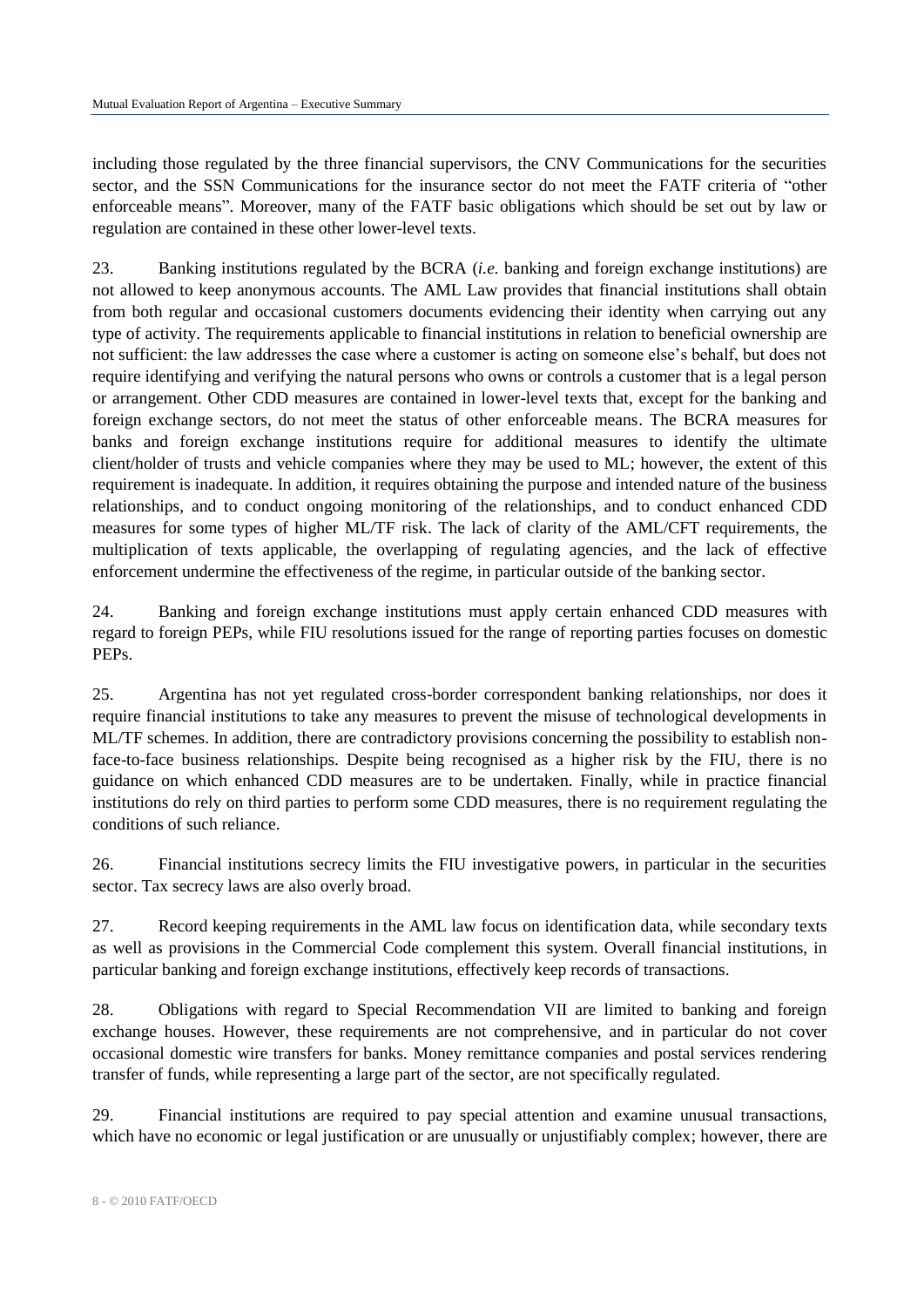no specific sanctions for non-compliance. In addition, financial institutions are not required to maintain in writing the results of their analysis and make them available to competent authorities. There are no measures in Argentina in relation to countries which do not or insufficiently apply the FATF Recommendations.

30. The suspicious transaction reporting requirements are limited. The obligation to report unusual (attempted) transactions covers only six categories of predicate offences. Moreover, the reporting regime focuses on unusual transactions, rather than the proceeds of criminal activity, which do not meet the FATF concept of suspicious transactions. There is no explicit requirement in law or regulation to report TFrelated transactions, while there are inconsistencies between the secondary texts issued by the BCRA and FIU in this regard. Apart from important technical deficiencies, the Argentinean reporting system lacks effectiveness: the reporting obligations are unclear, and the FIU has never received any TF-related STR. The total number of STRs remains low, in particular for a system based on unusual transactions. There are also concerns regarding the quality and usefulness of STRs; the FIU does not provide financial institutions with adequate and appropriate feedback and information on ML/TF methods and trends. There is a lack of supervision on the compliance of financial institutions with their reporting obligations, while financial supervisors report a substantive number of unusual transactions instead of financial institutions Finally, provisions related to safe harbor and tipping-off prohibition are not sufficient.

31. Institutions from the banking and foreign exchange sectors are required to establish and maintain internal procedures, policies and controls, as well as compliance functions to prevent ML and TF. Similar provisions for securities and insurance sectors are not set out by other enforceable means. Financial institutions are not required to ensure that their foreign branches and subsidiaries observe AML/CFT measures consistent with home country requirement and the FATF Recommendations.

32. There is not yet a sufficient prohibition on operating a shell bank in Argentina, and the licensing process and conditions should be clarified. Despite these deficiencies, the assessment team was not aware of any shell bank operating in Argentina. Financial institutions are not prohibited from entering into or continuing correspondent relationships with shell banks, or required to satisfy themselves that respondent financial institutions in a foreign country do not permit their accounts to be used by shell banks.

33. There are three supervisory authorities in the financial sector: the Central Bank of Argentina (BCRA) for banks and foreign exchange institutions, the National Securities Commission (CNV) for the securities sector, and the Superintendence of Insurance (SSN) for the insurance sector. However, the BCRA is the only financial supervisor with specific AML/CFT competence. The powers of the two other supervisors are legally limited strictly to prudential supervision, although they have issued AML/CFT rules and have engaged in some level of supervision. Financial institutions such as credit and purchase card operators, issuers of traveler's checks, and money remitters are not regulated or supervised, *mutuales* and *cooperatives* are not subject to AML Law 25 246, and life insurance intermediaries are not supervised in practice.

34. The three financial supervisors are also the licensing authorities in relation to financial institutions they supervise. However, fit and proper tests conducted by these supervisors contain deficiencies, in particular in relation to the securities and insurance sectors.

35. Overall, the supervisory powers of the financial supervisors are not explicitly detailed by the financial sectoral laws. The BCRA appears to be the most efficient supervisor, although the number of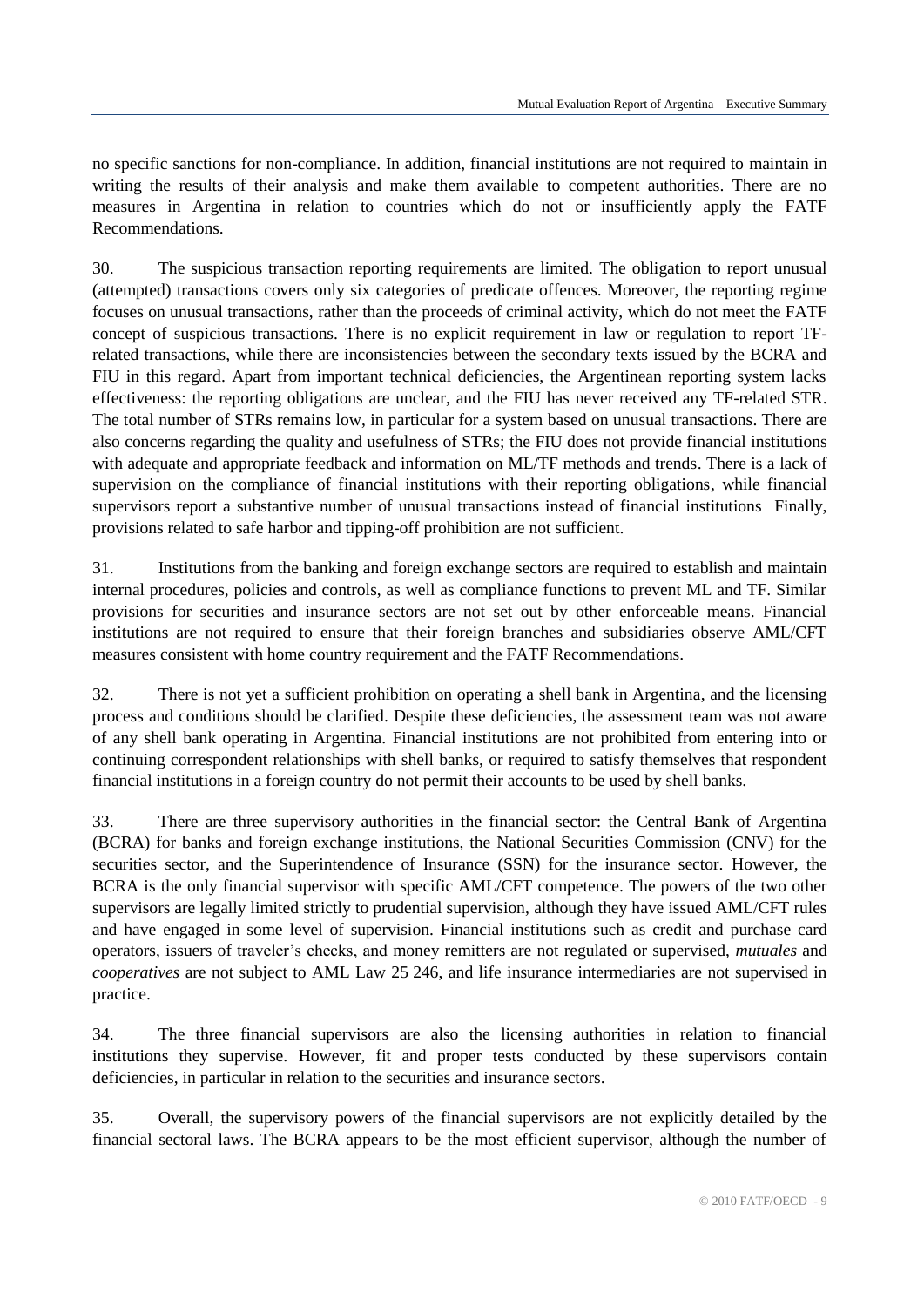inspections it conducts is low, which is also due to the fact that there is no clear information on the importance of the AML/CFT components. Moreover, although the BCRA has a broad range of sanctions at its disposal, the maximum amount of fine is kept confidential and appears to be low. The CNV lacks clear AML/CFT supervisory powers. In addition, it does not have sanction power over agents and brokers, which constitutes the largest part of the securities sector. No sanction has yet been applied. The SSN also lacks clear supervisory powers; the range of sanctions at its disposal is not dissuasive and its sanction regime is not effective. None of these supervisors has powers to supervise and sanction compliance of financial institution with AML/CFT reporting obligations.

## **4. Preventative measures – Designated Non-Financial Businesses and Professions**

36. Casinos, public notaries, and accountants are subject to AML Law 25 246. However, this law only contains general requirements in relation to customer identification, record keeping and unusual transaction reporting. While these are completed by FIU's Resolutions, these are not considered enforceable means due to the lack of supervisory/monitoring and sanction power for non-compliance.

37. There is no regulatory and supervisory regime in Argentina to ensure that casinos are effectively implementing their AML/CFT obligations. Other categories of DNFBPs are not subject to any systems for monitoring and ensuring their compliance with AML/CFT requirements.

38. It should also be noted that Argentina has not taken any measures to encourage the development and use of modern and secure techniques for conducting financial transactions. On the contrary, Argentina's economy relies heavily on cash.

#### **5. Legal Persons and Arrangements & Non-Profit Organisations**

39. Legal persons in Argentina are defined by its National Civil Code. Although the national law with requirements for all commercial companies applies throughout the country, registering and oversight of legal persons is set out by each of the 24 jurisdictions. Competent authorities do not have access in a timely fashion to adequate, accurate and current information on the beneficial ownership and control of legal persons. There is not yet a functioning national registry of legal persons; the provincial registries do not contain updated beneficial ownership/control information, and the provincial controlling authorities have limited ability to obtain it; nominee shareholders are allowed by Argentina companies law, although jurisprudence indicates otherwise, and it is unclear whether the competent authorities have access in a timely fashion to adequate, accurate and current information on the beneficial ownership and control information with regard to previously issued bearer shares. Trusts can be registered in Argentina, and competent authorities do not have access in a timely fashion to adequate, accurate and current information on the beneficial ownership and control of these legal arrangements.

40. Argentina has not reviewed the adequacy of its laws and regulations that relate to NPOs or undertaken an assessment of the terrorist financing risk in this sector. There has been no outreach to the NPO sector with a view to protecting the sector from terrorist financing abuse. Argentinean authorities do not have the capacity to obtain timely information on the activities, size and other relevant features of its non-profit sector for the purpose of identifying the features and types of non-profit organisations (NPOs). Finally, the extent of oversight and sanction powers for entities outside of the City of Buenos Aires is unclear.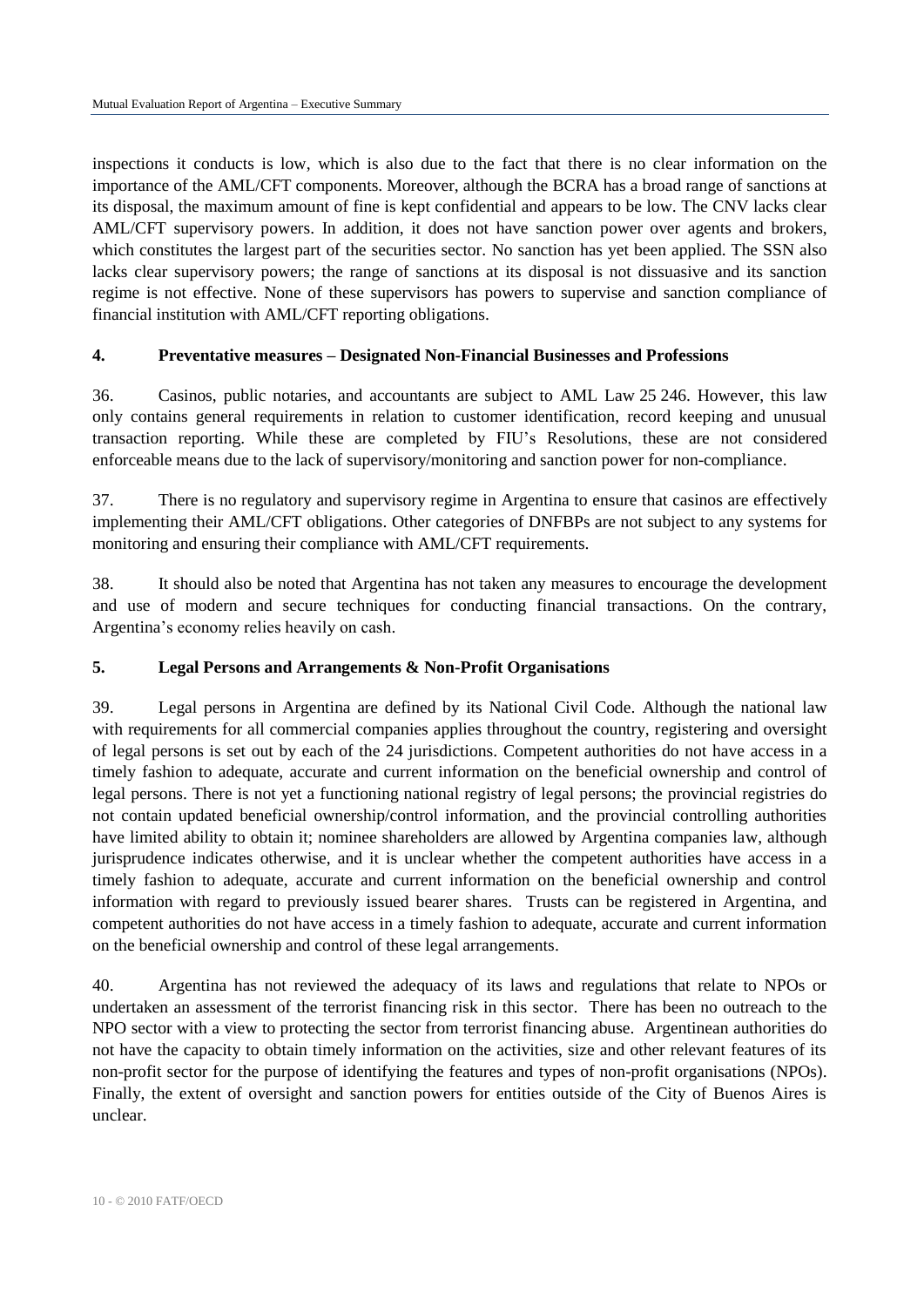## **6. National and International Co-operation**

41. There are a number of formal and informal mechanisms for inter-agency cooperation at the operational level. The main mechanism for national policy coordination is through the National Coordination Representation for the Financial Action Task Force (FATF-GAFI), Financial Action Task Force of South America (GAFISUD) and the Organization of American States Inter-American Drug Abuse Control Commission (CICAD-OAS). However, the current mechanisms are aimed mainly at the federal level, and domestic cooperation and coordination, at the policy and operational level, are not working effectively. The Argentinean authorities should review the effectiveness of AML/CFT measures in Argentina, and the National Coordination Representation should be provided more authority and resources in order to coordinate more effectively with the Federal and provincial authorities.

42. Argentina has signed and ratified the *Vienna Convention*, *the Palermo Convention*, and *the United Nations International Convention for the Suppression of the Financing of Terrorism* (the Terrorist Financing Convention). However, certain relevant provisions are not yet being fully implemented (*e.g.*, the limitations on the ML and FT offences).

43. The main basis for mutual legal assistance Where there is no treaty, Argentina uses its Law on International Cooperation in Criminal Matter, Law 24 767 of 1997, which provides a wide range of measures in matter of production, search and seizure of evidence, as well as the ability to identify, freeze, seize, and confiscate assets. There are no undue restrictions, and requests for assistance are not refused if they may also involve tax matters. Nevertheless, the effectiveness of the system for responding to MLA requests in a timely and constructive manner has not been demonstrated; the many steps and authorities in the assistance procedures, especially when there is no treaty, implies delays in the ability to respond to requests without undue delays, and there are only limited statistics available. While as a rule dual criminality does not limit the kinds of assistance that could be provided, deficiencies in the domestic ML and FT offence create similar limitations when providing assistance.

44. Money laundering and terrorist financing are extraditable offences in Argentina, and Argentina uses the same instruments (bi-lateral agreements and Law 24 767) to process extradition requests. Argentinean nationals can be extradited in some cases, especially when the relevant extradition treaty includes this. The effectiveness of Argentina's extradition system has not been demonstrated; Argentina should consider reducing the steps (linked with the administrative, judicial and political or executive procedures) and authorities involved in executing extradition requests, to improve timeliness and effectiveness.

45. The FIU can provide the foreign counterpart with any information already in its power, and seek additional information from reporting parties when there is a domestic STR. As of November 2009, the FIU had entered into MOUs with 23 counterparts, with a number of others in process. However, secrecy provisions still inhibit access to certain information, the law does not provide for spontaneous sharing of information, and there is a legal limitation on its ability to disseminate information. For the cases received and responded to, it seems that the FIU is able to provide assistance in a rapid manner; however, given the lack of other data it was not possible to conclude whether the assistance provided has been constructive and effective. The gateways, mechanisms and channels for law enforcement authorities to cooperate with their foreign counterparts seem to allow the various law customs authority to provide assistance in a rapid, constructive and effective manner. However, in practical terms, no statistics on the exchange of information were provided, and it is therefore not possible to evaluate the effectiveness of this activity.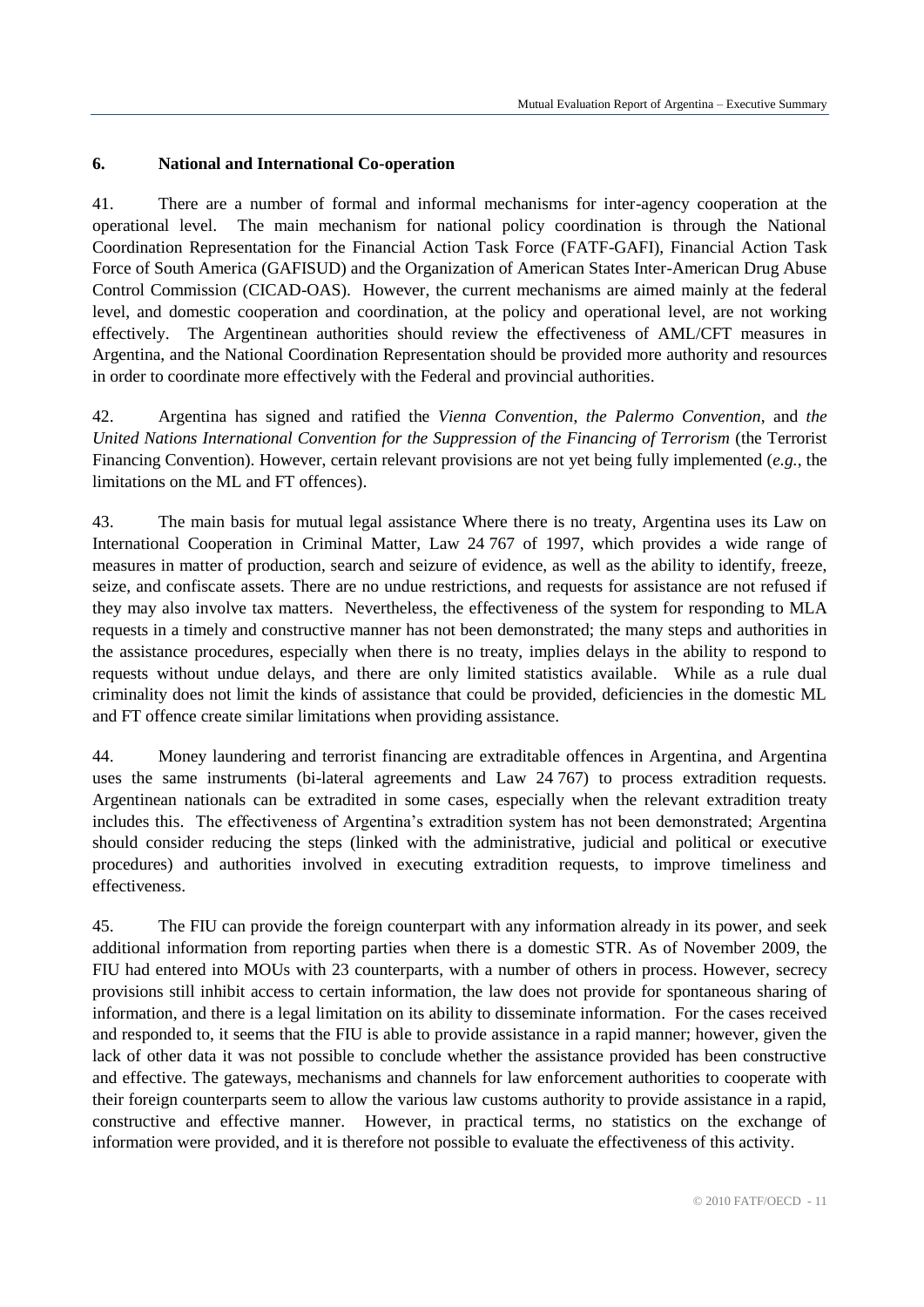46. There are no clear and effective gateways, mechanisms of channels in Argentina to ensure that the three financial supervisors provide the widest range of international cooperation with their foreign counterparts. On the contrary, the confidentiality legal provisions have not been lifted to allow the supervisors to exchange information with foreign counterparts, and in practice, they have been unable to demonstrate effectiveness in international cooperation.

## **7. Resources and Statistics**

47. In general, human and financial resources for the various law enforcement and prosecution and other operational bodies are not sufficient and should be increased. AML/CFT training should be increased for all agencies. At the time of the on-site visit, the FIU had insufficient staff, and in particular for the analysis of STRs. UFILAVDIN should also be provided additional personnel resources and through permanent contracts. With regard to the Federal Police, staff numbers, both overall as well as for its personal assets investigations unit are not sufficient.

48. Although, there is no information available regarding the funding of the three financial supervisors, in particular in respect with their AML/CFT activities, CNV and SSN stressed their needs for additional staff to perform their AML/CFT tasks, in particular for trained staff.

49. Argentinean authorities maintain some statistics, particularly with regard to STRs received, analysed, and disseminated, as well as cash seizures and inbound declarations of cash and negotiable instruments, and on-site inspections carried out, but there are a number of other areas where Argentina does not maintain comprehensive statistics. These include: money laundering investigations and prosecutions, the number of cases and the amounts of property frozen, seized, and confiscated relating to ML, FT, and criminal proceeds; declarations of outgoing Argentinean currency; statistics relating to mutual legal assistance and extradition requests (including requests relating to freezing, seizing and confiscation) that are made or received, relating to ML, the predicate offences and FT, including the nature of the request, whether it was granted or refused, and the time required to respond; AML/CFT on-site examinations conducted by the SSN; there are no statistics available on the formal requests for assistance made or received by supervisors, or whether the requests were granted or refused.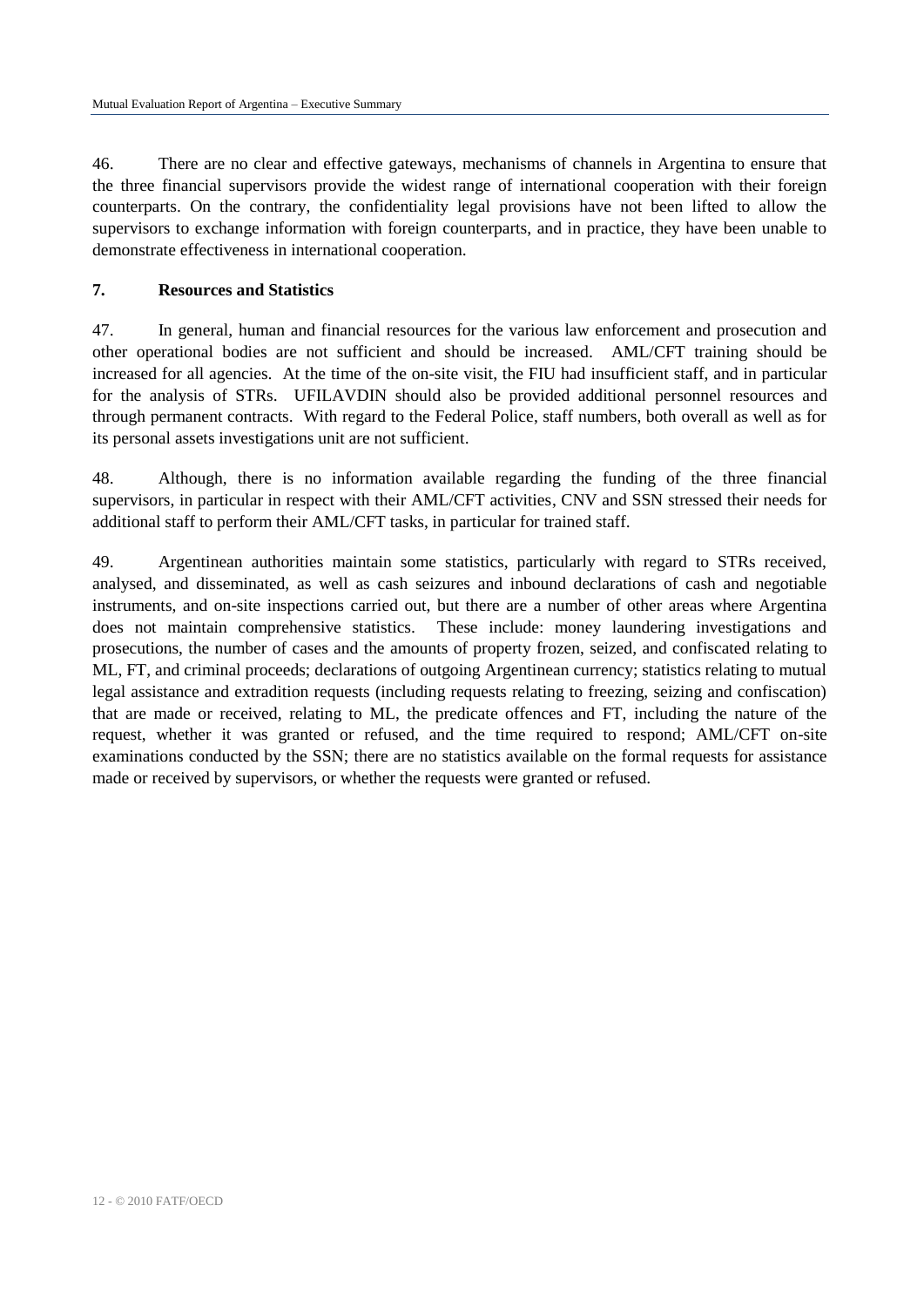## **Table: Ratings of Compliance with FATF Recommendations**

The rating of compliance vis-à-vis the *FATF Recommendations* has been made according to the four levels of compliance mentioned in the 2004 Methodology<sup>1</sup> (Compliant (C), Largely Compliant (LC), Partially Compliant (PC), Non-Compliant (NC)), or, in exceptional cases, Not Applicable (N/A).

| Compliant                  | The Recommendation is fully observed with respect to all essential criteria.                                                                                                                                       |  |
|----------------------------|--------------------------------------------------------------------------------------------------------------------------------------------------------------------------------------------------------------------|--|
| Largely Compliant          | There are only minor shortcomings, with a large majority of the essential criteria being fully met.                                                                                                                |  |
| <b>Partially Compliant</b> | The country has taken some substantive action and complies with some of the essential<br>criteria.                                                                                                                 |  |
| Non Compliant              | There are major shortcomings, with a large majority of the essential criteria not being met.                                                                                                                       |  |
| Not Applicable             | A requirement or part of a requirement does not apply, due to the structural, legal or<br>institutional features of a country $e.g.$ a particular type of financial institution does not exist in<br>that country. |  |

| <b>Forty</b>                                                           | <b>Rating</b> | <b>Summary of factors underlying rating</b>                                                                                                                                                                                                                                                                                                                                                                                                                                                                                                                                                                                                                                                                                                                                                                                                                                                                                                                                                                                                                                                   |
|------------------------------------------------------------------------|---------------|-----------------------------------------------------------------------------------------------------------------------------------------------------------------------------------------------------------------------------------------------------------------------------------------------------------------------------------------------------------------------------------------------------------------------------------------------------------------------------------------------------------------------------------------------------------------------------------------------------------------------------------------------------------------------------------------------------------------------------------------------------------------------------------------------------------------------------------------------------------------------------------------------------------------------------------------------------------------------------------------------------------------------------------------------------------------------------------------------|
| <b>Recommendations</b>                                                 |               |                                                                                                                                                                                                                                                                                                                                                                                                                                                                                                                                                                                                                                                                                                                                                                                                                                                                                                                                                                                                                                                                                               |
| Legal system                                                           |               |                                                                                                                                                                                                                                                                                                                                                                                                                                                                                                                                                                                                                                                                                                                                                                                                                                                                                                                                                                                                                                                                                               |
| ML offence<br>$1_{\cdot}$                                              | PC            | • The lack of any conviction since the money laundering legislation has been in<br>force in (approximately 10 years) evidences the variety of reasons that the<br>Argentina AML provisions are deficient and not being effectively applied.<br>• Jurisdictional difficulties and a close link with the predicate offence impede<br>effective money laundering investigation/prosecution.<br>• Exemption for criminal responsibility to relatives or friends for some money<br>laundering offences (e.g. acquisition, concealing and disguising under section<br>277).<br>• Self-laundering is not criminalised.<br>• The ancillary offence of conspiracy is not covered.<br>• Insider trading and manipulation market are not predicate offences and the range<br>of offences within the terrorism and terrorist financing definitions are not<br>sufficient.<br>• Possession of proceeds of crime is not specifically covered.<br>• The acquisition, concealment, and disguising elements of the money laundering<br>offence do not cover property that is indirectly the proceeds of crime. |
| $ML$ offence $-$<br>2.<br>mental element<br>and corporate<br>liability | <b>PC</b>     | • The sanctions for ML are not dissuasive and have never been applied.<br>• The penalties for acquiring, receiving and concealing, as well as converting or<br>transferring proceeds of crime below the ARS 50 000 threshold, are low.<br>• No criminal liability for legal persons, and there is no fundamental principle of<br>domestic law that prohibits this.<br>Lack of effectiveness of the system of administrative liability of legal persons.                                                                                                                                                                                                                                                                                                                                                                                                                                                                                                                                                                                                                                       |
| Confiscation<br>3.<br>and provisional<br>measures                      | <b>PC</b>     | • The confiscation regime is not effectively applied. Neither statistics for ML/FT nor<br>for predicate offences (such as drug trafficking, corruption, etc), were provided.<br>• There is no specific provision allowing for seizure/confiscation of property of<br>corresponding value; nor does the law specifically cover indirect proceeds of<br>crime, including income, profits or other benefits from the proceeds of crime.<br>• Ability to freeze/confiscate property relating to FT is limited due to the limitations<br>of the FT offence.<br>• Insider trading/market manipulations are not criminalised, so it is possible to<br>freeze/confiscate in such cases.                                                                                                                                                                                                                                                                                                                                                                                                               |

 $\bar{1}$ <sup>1</sup> *Methodology for Assessing Compliance with the FATF 40 Recommendations and the FATF 9 Special Recommendations*, 27 February 2004 (Updated as of February 2009).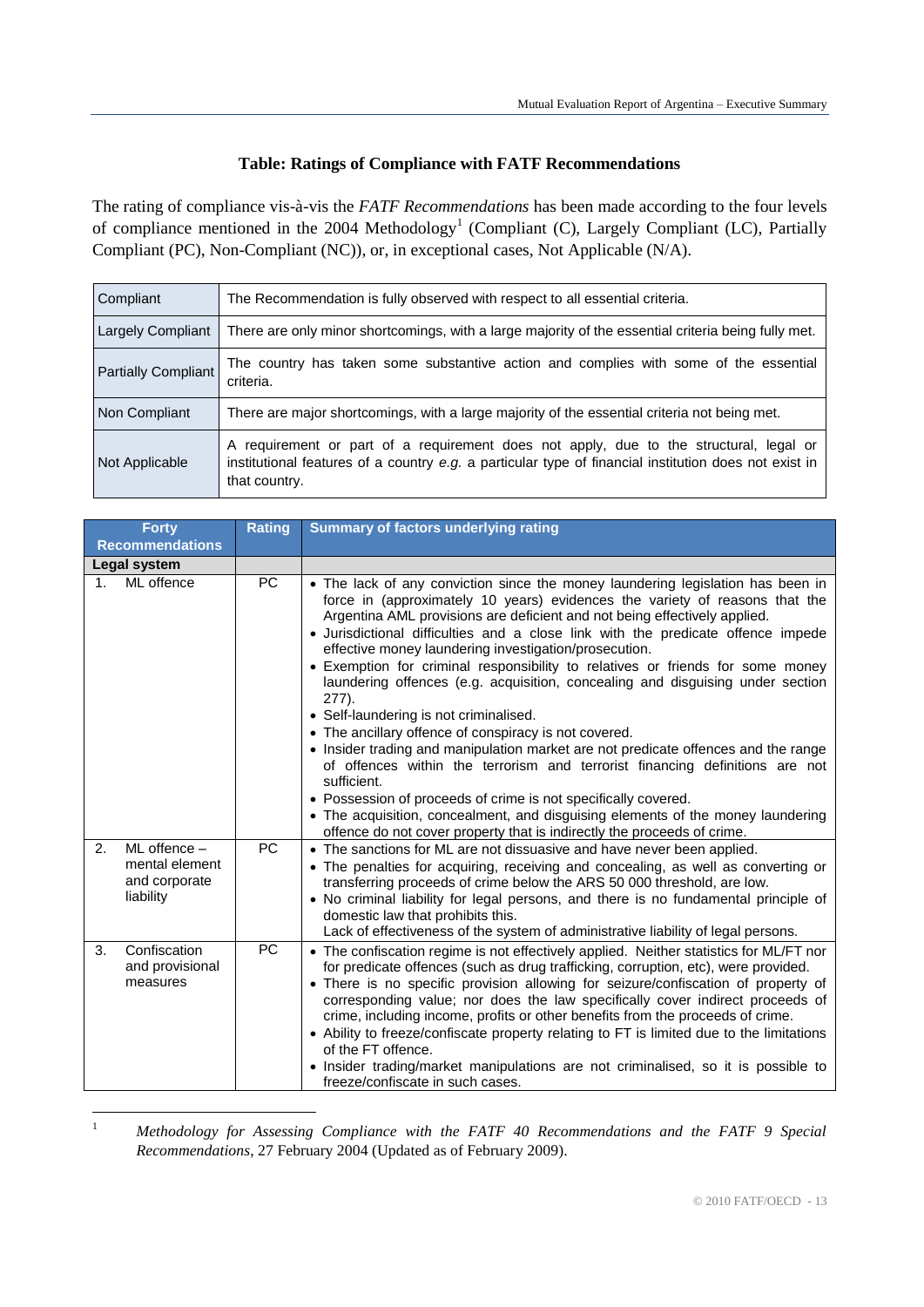|                   | <b>Forty</b><br><b>Recommendations</b>          | <b>Rating</b> | <b>Summary of factors underlying rating</b>                                                                                                                                                                                                                                                                                                                                                                                                                                                                                                                                                                                                                                                                                                                                                                                                                                                                                                                                                                                                                                                                                                                                                                                                                                                                                                                                                                                                                                                                                                                                                                                                                                                                                                                                                                                                                                                                                                                                                                                                                                                                                                                                                                                                                                                                                                                                                                                                                                                                                                                                                                                                                                                                                                                                                                                                                                                                                                                                                                                                                   |
|-------------------|-------------------------------------------------|---------------|---------------------------------------------------------------------------------------------------------------------------------------------------------------------------------------------------------------------------------------------------------------------------------------------------------------------------------------------------------------------------------------------------------------------------------------------------------------------------------------------------------------------------------------------------------------------------------------------------------------------------------------------------------------------------------------------------------------------------------------------------------------------------------------------------------------------------------------------------------------------------------------------------------------------------------------------------------------------------------------------------------------------------------------------------------------------------------------------------------------------------------------------------------------------------------------------------------------------------------------------------------------------------------------------------------------------------------------------------------------------------------------------------------------------------------------------------------------------------------------------------------------------------------------------------------------------------------------------------------------------------------------------------------------------------------------------------------------------------------------------------------------------------------------------------------------------------------------------------------------------------------------------------------------------------------------------------------------------------------------------------------------------------------------------------------------------------------------------------------------------------------------------------------------------------------------------------------------------------------------------------------------------------------------------------------------------------------------------------------------------------------------------------------------------------------------------------------------------------------------------------------------------------------------------------------------------------------------------------------------------------------------------------------------------------------------------------------------------------------------------------------------------------------------------------------------------------------------------------------------------------------------------------------------------------------------------------------------------------------------------------------------------------------------------------------------|
|                   |                                                 |               | • There are practical difficulties in identification and tracing of assets, especially<br>because there are no unified databases under federal system.<br>• No clear powers for judges to void illicit acts and contracts.                                                                                                                                                                                                                                                                                                                                                                                                                                                                                                                                                                                                                                                                                                                                                                                                                                                                                                                                                                                                                                                                                                                                                                                                                                                                                                                                                                                                                                                                                                                                                                                                                                                                                                                                                                                                                                                                                                                                                                                                                                                                                                                                                                                                                                                                                                                                                                                                                                                                                                                                                                                                                                                                                                                                                                                                                                    |
| <b>Preventive</b> |                                                 |               |                                                                                                                                                                                                                                                                                                                                                                                                                                                                                                                                                                                                                                                                                                                                                                                                                                                                                                                                                                                                                                                                                                                                                                                                                                                                                                                                                                                                                                                                                                                                                                                                                                                                                                                                                                                                                                                                                                                                                                                                                                                                                                                                                                                                                                                                                                                                                                                                                                                                                                                                                                                                                                                                                                                                                                                                                                                                                                                                                                                                                                                               |
| measures          |                                                 |               |                                                                                                                                                                                                                                                                                                                                                                                                                                                                                                                                                                                                                                                                                                                                                                                                                                                                                                                                                                                                                                                                                                                                                                                                                                                                                                                                                                                                                                                                                                                                                                                                                                                                                                                                                                                                                                                                                                                                                                                                                                                                                                                                                                                                                                                                                                                                                                                                                                                                                                                                                                                                                                                                                                                                                                                                                                                                                                                                                                                                                                                               |
| 4.<br>the<br>ons  | Secrecy laws<br>consistent with<br>Recommendati | PC            | • Securities secrecy seriously limits the FIU investigative powers. Caja de Valores,<br>the depository and registry institution can invoke secrecy against the FIU's<br>request for information.<br>• The CNV cannot disclose information gathered from third parties at the FIU's<br>request without a judicial approval. This further limits, or at least delays, access<br>by the FIU to necessary information to analyse the STRs.<br>• Financial or professional secrecy can only be lifted when requests are made in<br>the framework of an STR originated in Argentina. This limits the capacity of the<br>FIU, BCRA and CNV to effectively co-operate with foreign counterparts, since a<br>judicial authorisation is needed to provide the requested information.<br>• Judicial authorisation is needed to lift tax secrecy when the STR has not been<br>submitted by the AFIP or it affects people indirectly related with the reported<br>subject, which also causes delays for the FIU's access to valuable information to<br>analyse STRs.                                                                                                                                                                                                                                                                                                                                                                                                                                                                                                                                                                                                                                                                                                                                                                                                                                                                                                                                                                                                                                                                                                                                                                                                                                                                                                                                                                                                                                                                                                                                                                                                                                                                                                                                                                                                                                                                                                                                                                                                       |
| 5.<br>diligence   | Customer due                                    | <b>NC</b>     | • Cooperatives, mutual associations, stock exchange market, and stock exchange<br>without market are not subject to the AML Law 25 246, and therefore to any<br>AML/CFT requirements. The coverage of the remittance companies by the AML<br>Law is unclear. Companies issuing traveller 's cheques and credit and purchase<br>card operators are not subject to any AML/CFT measures other than the very<br>basic ones provided by the law.<br>• CDD requirements in AML Law 25 246 are very general and do not include some<br>basic obligations. The banking and foreign exchange institutions are the only<br>financial institutions for which further detailed AML/CFT measures are defined in<br>OEM (the BCRA Compilation of AML measures). The AML/CFT measures for the<br>securities and insurance sectors are set out by FIU's resolutions and<br>Supervisors' rules, which are not OEM. Requirements concerning money<br>remitters (where they are covered), postal services that perform activities of<br>transfers of funds, and capitalisation and saving companies are only established<br>by the FIU's resolutions, which are not other enforceable means.<br>• There is no requirement in law or regulation for financial institutions to conduct<br>CDD measures when there is suspicion of ML/TF regardless of any exemption or<br>threshold (which did not exist at the time of the onsite visit), and when financial<br>institutions have doubt about the veracity or adequacy of previously obtained<br>customer identification data.<br>• For the securities and insurance sector, there is no requirement in law, regulation<br>or OEM to verify the identity of the person acting on behalf of another. For all<br>financial sectors, there is no requirement to verify that the person is so<br>authorised.<br>• There is no requirement in law or regulation applicable to all financial institutions<br>to identify and verify the identity of beneficial owners.<br>• There is no requirement for banking and foreign exchange institutions to<br>understand the ownership and control structure of all customers that are legal<br>persons.<br>• The BCRA Compilation of AML measures only requires to identify beneficial<br>owner(s) of the higher risks legal persons called "vehicle companies". This<br>definition of beneficial owner is not in line with the FATF definition and there is no<br>explicit requirement to verify the identity of beneficial owners.<br>• The BCRA Compilation of AML measures does not require the identification and<br>verification of the identity of the ultimate beneficial owner(s).<br>• The BCRA Compilation of AML measures only requires to identify the settlers,<br>trustees and beneficiaries of trusts or other legal arrangements when they are<br>used to avoid the process of identifying clients.<br>• There is no provision in law or regulation (except for the banking and foreign<br>exchange sector) to conduct ongoing due diligence on the business relationship. |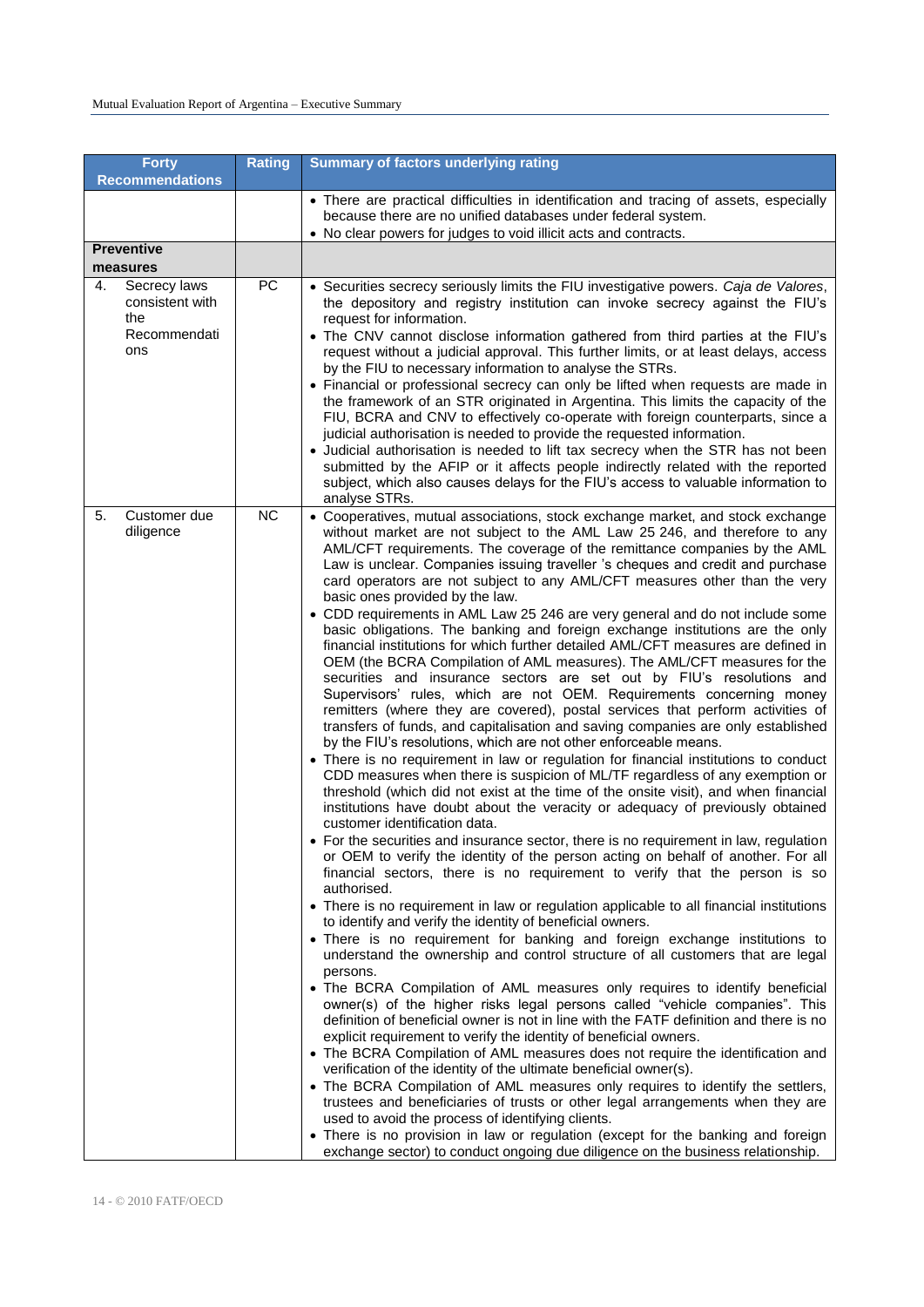|    | <b>Forty</b><br><b>Recommendations</b>                | <b>Rating</b>   | <b>Summary of factors underlying rating</b>                                                                                                                                                                                                                                                                                                                                                                                                                                                                                                                                                                                                                                                                                                                                                                                                                                                                                                                                                                                                                                                                                                                                                                                                                                                                                                                                                                                                                                                                                                                                                                                                                                                                                                                                                                                                                                                                                                                                                                                                                                                                                                                                                                   |
|----|-------------------------------------------------------|-----------------|---------------------------------------------------------------------------------------------------------------------------------------------------------------------------------------------------------------------------------------------------------------------------------------------------------------------------------------------------------------------------------------------------------------------------------------------------------------------------------------------------------------------------------------------------------------------------------------------------------------------------------------------------------------------------------------------------------------------------------------------------------------------------------------------------------------------------------------------------------------------------------------------------------------------------------------------------------------------------------------------------------------------------------------------------------------------------------------------------------------------------------------------------------------------------------------------------------------------------------------------------------------------------------------------------------------------------------------------------------------------------------------------------------------------------------------------------------------------------------------------------------------------------------------------------------------------------------------------------------------------------------------------------------------------------------------------------------------------------------------------------------------------------------------------------------------------------------------------------------------------------------------------------------------------------------------------------------------------------------------------------------------------------------------------------------------------------------------------------------------------------------------------------------------------------------------------------------------|
|    |                                                       |                 | • Except for the banking and foreign exchange sectors, there is no requirement in<br>law, regulation or OEM to apply enhanced CDD measures for higher ML/TF risks<br>categories of customers, business relationships or transactions.<br>• The BCRA Compilation of AML measures, as well as the FIU resolutions, exempt<br>financial institutions to conduct CDD measures for customers who are public or<br>financial institutions or their representatives.<br>• There is no requirement to apply CDD measures for those customers concerned<br>by the above exemption when there is ML/TF suspicion.<br>• There is no explicit requirement to verify the identity of customers and beneficial<br>owners before or during the course of establishing a business relationship or<br>conducting transaction for occasional customers.<br>• There is no provision in law, regulation or OEM to prohibit reporting parties from<br>opening an account, commencing a business relationship or performing<br>transactions when they are unable to carry out CDD requirements.<br>• There is no requirement to terminate the business relationship and to consider<br>making an STR if CDD measures cannot be adequately conducted on existing<br>customers or if financial institution has doubt about the veracity or adequacy of<br>previously obtained information.<br>• There is no requirement in law, regulation or OEM for the securities and<br>insurance sectors to apply CDD measures to existing customers in the basis of<br>materiality and risk.<br>• The effective implementation of the requirements that exist is undermined by<br>factors such as:<br>The lack of a common understood definition of who the beneficial owners of<br>$\circ$<br>legal persons are (all shareowners or only those exerting a real control over<br>the legal persons)<br>The lack of effective supervision of financial institutions of the securities and<br>$\circ$<br>insurance sectors and the lack of supervision for other sectors like the<br>remittance companies or postal services with perform activities of transfers<br>of funds.<br>The very frequent modifications of the rules issued by the BCRA. |
| 6. | Politically<br>exposed<br>persons                     | <b>PC</b>       | • There is no requirement in law, regulation or other enforceable means for<br>financial institutions of the securities and insurance sector to identify and apply<br>enhanced CDD for foreign PEPs.<br>• The approval by the Head of the branch office (local branch) to establish a<br>business relationship with a PEP does not constitute approval by senior<br>management level. In addition, there is no requirement to require such approval<br>when an existing customer becomes a PEP.<br>• Banking and foreign exchange institutions are not required to take reasonable<br>measures to establish the source of wealth of customers or beneficial owners<br>identified as PEPs.<br>The absence of STRs related to foreign PEPs and the low number of STRs<br>submitted on domestic PEPs suggest a lack of effectiveness of the system in<br>place.                                                                                                                                                                                                                                                                                                                                                                                                                                                                                                                                                                                                                                                                                                                                                                                                                                                                                                                                                                                                                                                                                                                                                                                                                                                                                                                                                  |
| 7. | Correspondent<br>banking                              | <b>NC</b>       | · There are no AML/CFT requirements vis-à-vis cross-border correspondent<br>banking.                                                                                                                                                                                                                                                                                                                                                                                                                                                                                                                                                                                                                                                                                                                                                                                                                                                                                                                                                                                                                                                                                                                                                                                                                                                                                                                                                                                                                                                                                                                                                                                                                                                                                                                                                                                                                                                                                                                                                                                                                                                                                                                          |
| 8. | New<br>technologies &<br>non face-to-face<br>business | PC<br><b>NC</b> | • There is no requirement for financial institutions to take any measures to prevent<br>the misuse of technological developments in ML/TF schemes.<br>• There are contradictory provisions concerning the possibility to establish non-<br>face-to-face business relationships between, the FIU and BCRA rules, and there<br>is no guidance on the enhanced CDD measures to be undertaken (except in the<br>insurance sector). However, the impact of this deficiency seems to be limited<br>given the practice of the private sector to always require the physical presence of<br>the customer to establish a business relationship.<br>Requirements for the insurance and sector are not in OEM, but they constitute<br>guidance.                                                                                                                                                                                                                                                                                                                                                                                                                                                                                                                                                                                                                                                                                                                                                                                                                                                                                                                                                                                                                                                                                                                                                                                                                                                                                                                                                                                                                                                                          |
| 9. | Third parties<br>and introducers                      |                 | • Whilst in practice financial institutions do rely on third parties to perform some<br>CDD measures, there is no requirement in law, regulation or OEM to regulate the                                                                                                                                                                                                                                                                                                                                                                                                                                                                                                                                                                                                                                                                                                                                                                                                                                                                                                                                                                                                                                                                                                                                                                                                                                                                                                                                                                                                                                                                                                                                                                                                                                                                                                                                                                                                                                                                                                                                                                                                                                       |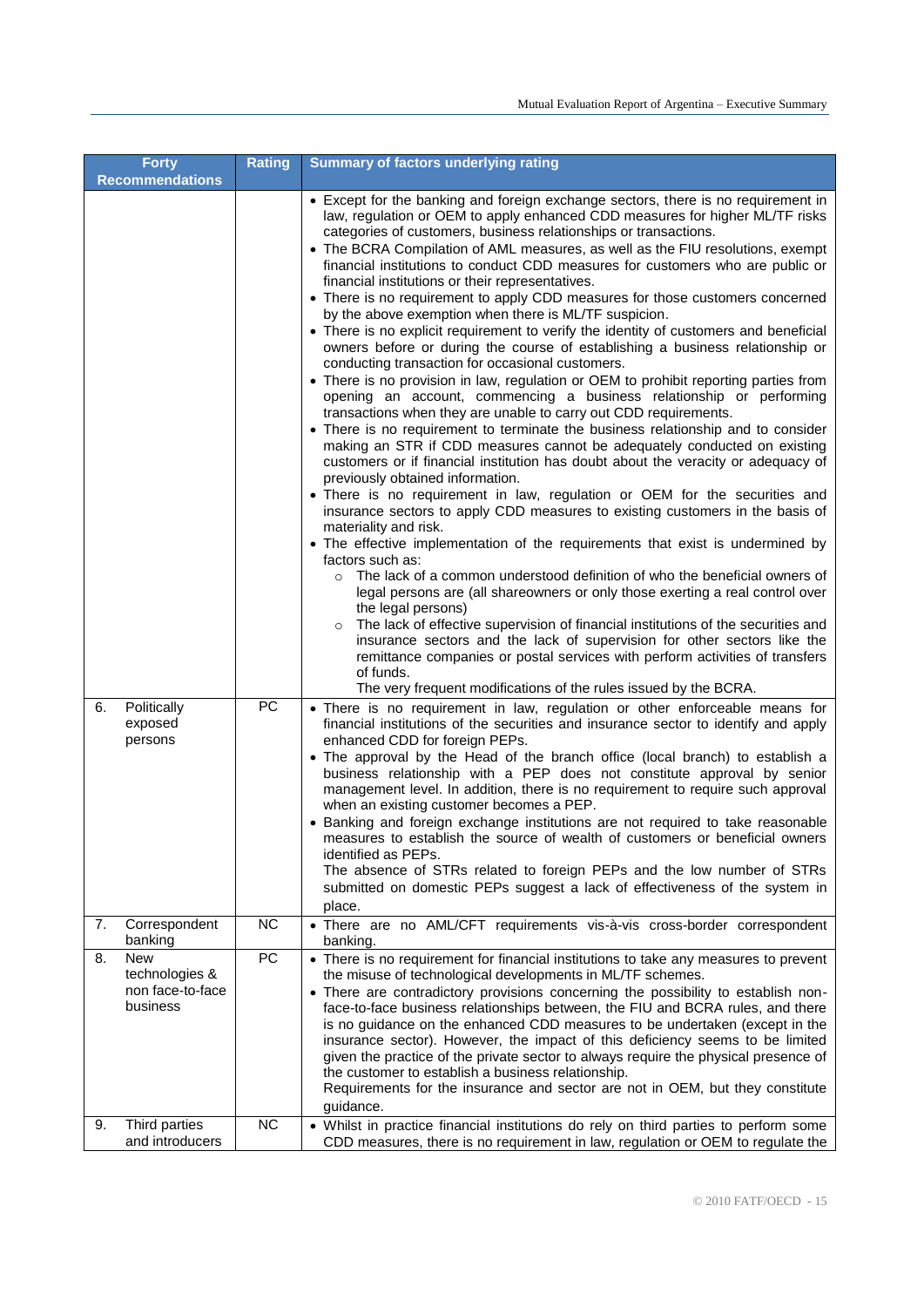| <b>Forty</b><br><b>Recommendations</b>     | <b>Rating</b> | <b>Summary of factors underlying rating</b>                                                                                                                                                                                                                                                                                                                                                                                                                                                                                                                                                                                                                                                                                                                                                                                                                                                                  |
|--------------------------------------------|---------------|--------------------------------------------------------------------------------------------------------------------------------------------------------------------------------------------------------------------------------------------------------------------------------------------------------------------------------------------------------------------------------------------------------------------------------------------------------------------------------------------------------------------------------------------------------------------------------------------------------------------------------------------------------------------------------------------------------------------------------------------------------------------------------------------------------------------------------------------------------------------------------------------------------------|
|                                            |               | conditions of this reliance.                                                                                                                                                                                                                                                                                                                                                                                                                                                                                                                                                                                                                                                                                                                                                                                                                                                                                 |
| 10. Record keeping                         | PC            | • The AML Law does not require keeping records of transactions, though other<br>laws contain some related provisions.<br>• The 5 year period for keeping customer identification information and documents<br>is not set out in law or regulation, but in lower status rules, which except for the<br>banking sector, are not OEM.<br>• Except for banking and foreign exchange institutions, there is no requirement in                                                                                                                                                                                                                                                                                                                                                                                                                                                                                     |
|                                            |               | law, regulation or OEM to maintain records in a sufficient way to allow for the<br>reconstruction of transactions.<br>• There is no requirement to keep record of business correspondence for 5 years.                                                                                                                                                                                                                                                                                                                                                                                                                                                                                                                                                                                                                                                                                                       |
| 11. Unusual<br>transactions                | PC            | • There is no requirement for financial institutions to examine as far as possible the<br>background and purpose of unusual transactions and to establish their findings in<br>writing.<br>• There is no requirement for financial institutions to keep such findings available<br>for competent authorities and auditors for at least five years.<br>• The lack of effective supervision undermines the effectiveness.                                                                                                                                                                                                                                                                                                                                                                                                                                                                                      |
| 12. DNFBP - R.5,                           | <b>NC</b>     | • Real estate agents, lawyers and TCSPs are not subject to any AML/CFT                                                                                                                                                                                                                                                                                                                                                                                                                                                                                                                                                                                                                                                                                                                                                                                                                                       |
| $6, 8-11$                                  |               | requirements.<br>• Dealers in precious stones and metals are not captured satisfactorily by AML<br>Law 25 246.<br>• Only very limited identification and record keeping requirements apply to public<br>notaries, accountants and casinos. However, none of these substantially meet<br>Recommendations 5 and 10.<br>• None of the DNFBP sectors is subject to obligations that relate to<br>Recommendations 6, 8, 9 and 11.                                                                                                                                                                                                                                                                                                                                                                                                                                                                                 |
| 13. Suspicious<br>transaction<br>reporting | <b>NC</b>     | · Mutual associations and cooperatives, stock exchange market and stock<br>exchange without market are not subject to reporting obligations.<br>• The definition of suspicious transactions (unusual or complex) is not in line with<br>the FATF.                                                                                                                                                                                                                                                                                                                                                                                                                                                                                                                                                                                                                                                            |
|                                            |               | • Since suspicious transactions are defined as unusual transactions (and unusual<br>transactions are not explicitly linked to any type of crime, including ML) and since<br>the FIU has a limited competency to investigate predicates offences, it appears<br>that the current requirements cover 6 categories of the predicate offences.<br>• There is no explicit requirement in law or regulation to report transaction where<br>there are reasonable grounds to suspect or where reporting entities suspect them<br>to be linked or related to, or to be used for terrorism, terrorist acts or by terrorist<br>organisations or those who finance terrorism. The provisions of the FIU<br>Resolutions 125/2009 and the BCRA Communication A 4273 are inconsistent<br>and negatively impact effective reporting.<br>Effectiveness:                                                                       |
|                                            |               | The lack or insufficient supervision by financial supervisors of the<br>$\circ$<br>implementation of reporting obligations and the lack of application of the<br>sanction regime by the FIU for 10 years undermine the financial institutions'<br>perception of the enforceability of the reporting obligations.<br>The 6-month period given to financial institutions to analyse if a transaction<br>$\circ$<br>should be reported impacts on the traceability of transactions and on the<br>effectiveness of the reporting regime.<br>There is a low number of STRs, which are mostly sent by a very small<br>number of banks and foreign exchange institutions.<br>There are concerns on the quality of the STRs received by the FIU: the<br>$\circ$<br>available statistics (until 2006) do not demonstrate satisfactory results and<br>the percentage of cases disclosed to the Public Ministry is low. |
|                                            |               | o The FIU has not issued any resolution for issuers of traveller's cheques and<br>credit and purchase card operators.<br>The high proportion of suspicious transactions done by the 3 financial<br>supervisors in place of the financial institutions indicates the lack of<br>effectiveness of the reporting system.                                                                                                                                                                                                                                                                                                                                                                                                                                                                                                                                                                                        |
| 14. Protection & no<br>tipping-off         | PC            | • The scope of the persons benefiting from the safe harbor provision is not clearly<br>defined.                                                                                                                                                                                                                                                                                                                                                                                                                                                                                                                                                                                                                                                                                                                                                                                                              |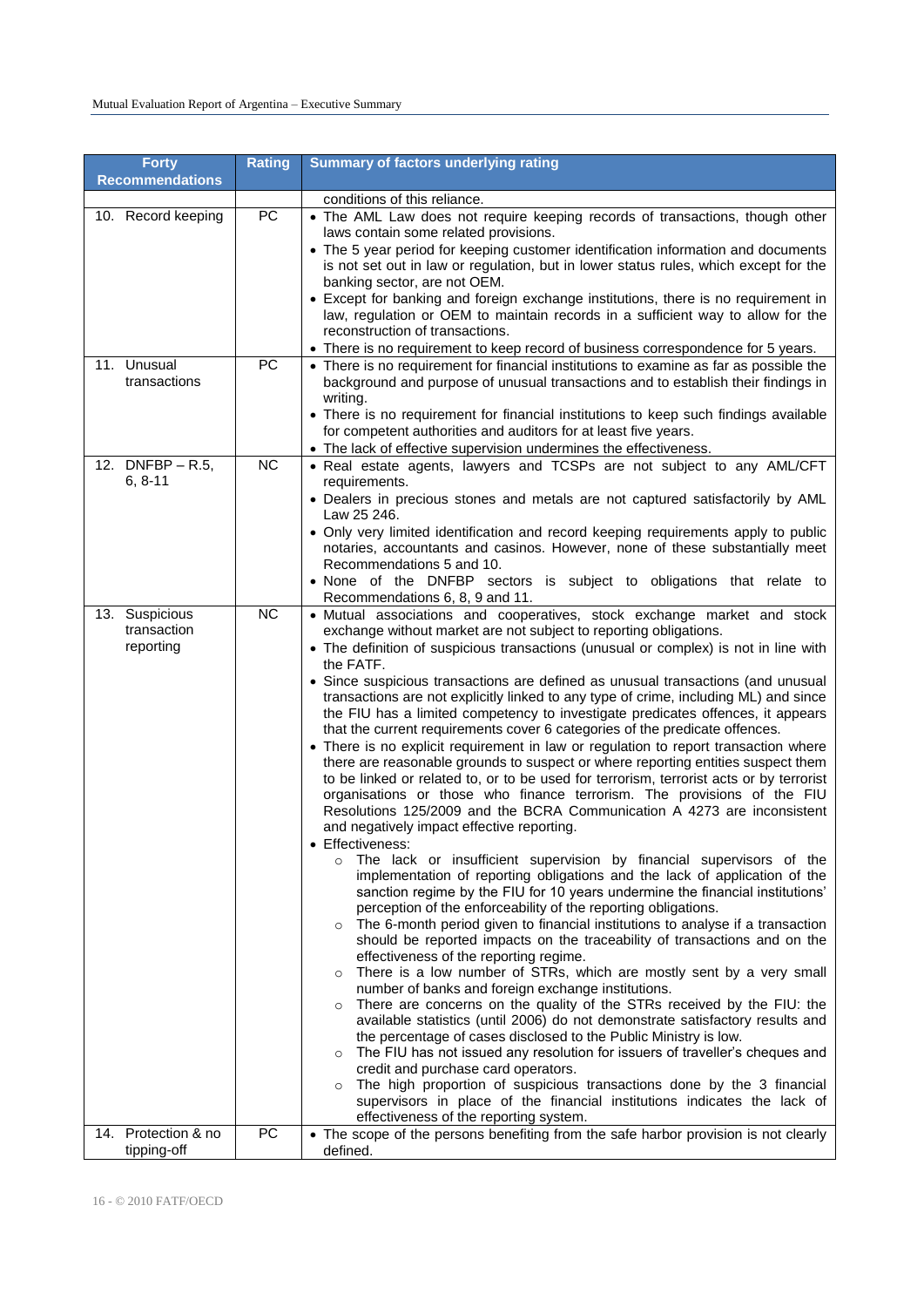| <b>Forty</b>                                            | <b>Rating</b>   | <b>Summary of factors underlying rating</b>                                                                                                                                                                                                                                                                                                                                                                                                                                                                                                                                                                                                                                                                                                                                                                                                                                     |
|---------------------------------------------------------|-----------------|---------------------------------------------------------------------------------------------------------------------------------------------------------------------------------------------------------------------------------------------------------------------------------------------------------------------------------------------------------------------------------------------------------------------------------------------------------------------------------------------------------------------------------------------------------------------------------------------------------------------------------------------------------------------------------------------------------------------------------------------------------------------------------------------------------------------------------------------------------------------------------|
| <b>Recommendations</b>                                  |                 |                                                                                                                                                                                                                                                                                                                                                                                                                                                                                                                                                                                                                                                                                                                                                                                                                                                                                 |
|                                                         |                 | • The prohibition from tipping-off does not cover directors, officers and employees<br>of reporting parties.<br>• There is no sanction available where a reporting entity does not comply with the<br>prohibition of tipping-off.                                                                                                                                                                                                                                                                                                                                                                                                                                                                                                                                                                                                                                               |
| 15. Internal<br>controls.<br>compliance &<br>audit      | <b>PC</b>       | • There is no measure in law, regulation or other enforceable means to require<br>financial institutions of the securities and insurance sector and other financial<br>institutions not supervised to adopt policies and controls to prevent ML and TF, to<br>set up compliance management arrangements and to train and screen<br>employees.<br>• Banking and foreign exchanges institutions are not required to communicate the<br>policies and procedures against ML/TF in place to their staff.<br>• For banking and foreign exchanges institutions, there is no requirement to give to<br>the compliance officer and other appropriate staff timely access to customer<br>identification data and other CDD information, transaction records and other<br>relevant information.                                                                                            |
| 16. DNFBP - R.13-<br>15 & 21                            | <b>NC</b>       | • Real estate agents, lawyers, TCSPs and dealers in precious metals and stones<br>are not subject to suspicious transaction reporting requirements.<br>• The deficiencies identified under R.13 and SR.IV for financial institutions also<br>apply to DNFBPs<br>• The safe harbor and prohibition from tipping off provisions suffer from the same<br>deficiencies than for financial institutions.<br>• Most DNFBPs are not required to have AML/CFT policies and controls in place,<br>nor compliance officer functions.<br>• None of the DNFBP sectors is required to pay special attention to business<br>relationships and transactions involving persons from or in countries that do not<br>(or insufficiently) apply the FATF Recommendations.<br>• There are serious concerns about the effectiveness of the reporting system as<br>most DNFBPs rarely submit reports. |
| 17. Sanctions                                           | <b>NC</b>       | $\bullet$ BCRA:<br>The maximum amount of fine as well as the sanctions already imposed<br>$\circ$<br>being kept secret by the BCRA, this undermines the dissuasiveness of the<br>sanction regime.<br>$\circ$ The legal basis of the sanction regime is not explicit.<br>$\bullet$ CNV:<br>o The CNV does not have any sanction power over agents and brokers.<br>The sanction regime of the CNV is not effective; no sanctions have been<br>imposed, despite the low level of compliance of the sector with AML/CFT<br>provisions.<br>$\bullet$ SSN:<br>The legal basis of the sanction regime is unclear.<br>$\circ$<br>There is no sanction available for directors and senior management.<br>$\circ$<br>The range of sanctions is not dissuasive and the sanction regime is not<br>effective.                                                                                |
| 18. Shell banks                                         | PC              | • There are not sufficient statutory provisions preventing shell banks in domestic<br>law.<br>• The legal framework preventing foreign shell banks operate in Argentina is not<br>sufficient.<br>• There is no prohibition on financial institutions from entering into or continuing<br>correspondent banking relationships with shell banks.<br>• Financial institutions are not required to satisfy themselves that respondent<br>institutions in a foreign country do not permit their accounts to be used by shell<br>banks.                                                                                                                                                                                                                                                                                                                                               |
| 19. Other forms of<br>reporting                         | С               | • The Recommendation is fully met.                                                                                                                                                                                                                                                                                                                                                                                                                                                                                                                                                                                                                                                                                                                                                                                                                                              |
| 20. Other NFBP &<br>secure<br>transaction<br>techniques | $\overline{PC}$ | • Argentina has not taken any measures to encourage the development and use of<br>modern and secure techniques for conducting financial transactions.<br>• The Argentinean economy relies heavily on cash, and this trend has increased<br>since the last years.                                                                                                                                                                                                                                                                                                                                                                                                                                                                                                                                                                                                                |
| 21. Special                                             | <b>NC</b>       | • Financial institutions are not required to give special attention to business                                                                                                                                                                                                                                                                                                                                                                                                                                                                                                                                                                                                                                                                                                                                                                                                 |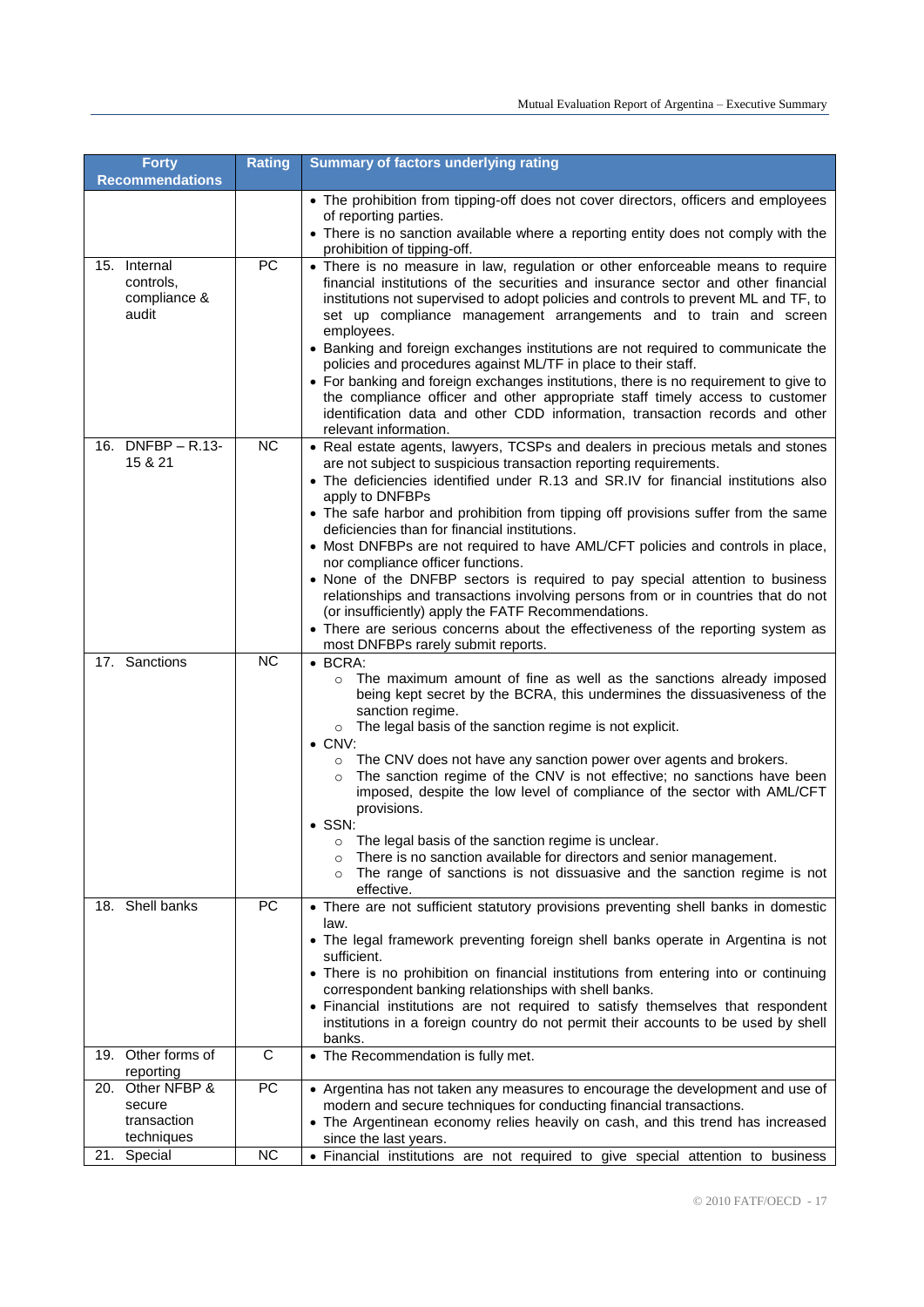| <b>Forty</b><br><b>Recommendations</b>                      | <b>Rating</b> | <b>Summary of factors underlying rating</b>                                                                                                                                                                                                                                                                                                                                                                                                                                                                                                                                                                                                                                                                                                                                                                                                                                                                                                                                                                                                                                                                                                                                                                                                                                                                                                                                                                                                                                                                                                                                                                                                                                                                                                                          |
|-------------------------------------------------------------|---------------|----------------------------------------------------------------------------------------------------------------------------------------------------------------------------------------------------------------------------------------------------------------------------------------------------------------------------------------------------------------------------------------------------------------------------------------------------------------------------------------------------------------------------------------------------------------------------------------------------------------------------------------------------------------------------------------------------------------------------------------------------------------------------------------------------------------------------------------------------------------------------------------------------------------------------------------------------------------------------------------------------------------------------------------------------------------------------------------------------------------------------------------------------------------------------------------------------------------------------------------------------------------------------------------------------------------------------------------------------------------------------------------------------------------------------------------------------------------------------------------------------------------------------------------------------------------------------------------------------------------------------------------------------------------------------------------------------------------------------------------------------------------------|
| attention for<br>higher risk<br>countries                   |               | relationships and transaction with persons from or in countries which do not or<br>insufficiently apply the FATF requirements.<br>• Although financial institutions are informed by the BCRA and the FIU of the<br>statements issued by the FATF, they are not required to apply enhanced CDD<br>measures in such cases.<br>• There is no explicit requirement to set out in writing the results of the analysis<br>conducted by financial institutions on transactions from or to these countries that<br>have no apparent economic or visible lawful purpose and to keep this results<br>available to competent authorities and auditors.<br>• There is no measure in place to allow the Argentinean authorities to apply<br>appropriate counter-measures when countries continue not to apply or<br>insufficiently apply the FATF Recommendations.                                                                                                                                                                                                                                                                                                                                                                                                                                                                                                                                                                                                                                                                                                                                                                                                                                                                                                                |
| 22. Foreign<br>branches &<br>subsidiaries                   | <b>NC</b>     | • There is no requirement for financial institutions of the securities and insurance<br>sector to ensure that their branches and subsidiaries abroad observe AML/CFT<br>measures consistent with Argentinean or FATF requirements.<br>• No financial institution is required to pay particular attention that this principle is<br>observed with respect to their branches and subsidiaries in countries which do<br>not or insufficiently apply the FATF Recommendations.<br>• Where the minimum AML/CFT requirements of Argentinean and host countries<br>differ, branches and subsidiaries in host countries are not required to apply the<br>higher standard.<br>• Financial institutions are not required to inform their supervisor when a foreign<br>branch or subsidiary is unable to observe appropriate AML/CFT measures<br>because this is prohibited by local rules.                                                                                                                                                                                                                                                                                                                                                                                                                                                                                                                                                                                                                                                                                                                                                                                                                                                                                     |
| 23. Regulation,<br>supervision and<br>monitoring            | PC            | • Financial institutions such as credit card issuers, traveller checks operators, or<br>remitters are neither regulated nor supervised and in practice SSN does not<br>supervise life insurance intermediaries.<br>• The FIU, which can sanction the non-compliance of financial institutions with their<br>suspicious transaction reporting obligations, has no supervisory powers.<br>• Market Entry requirements of the BCRA for banking institutions:<br>o No verification of the validity of information and data provided by the<br>applicants.<br>o No power to refuse to grant a license on the sole ground that directors,<br>senior management or beneficial owners would be criminals or associated<br>with criminals.<br>The number of persons upon which BCRA shall conduct fit and proper test<br>is too high and not effective.<br>• There are no legal or regulatory measures available in Argentina to prevent<br>criminals and their associates from holding, being the beneficial owner of a<br>significant or controlling interest or holding a management function in entities of<br>the securities sector.<br>• There are no legal or regulatory measures to check the expertise and integrity of<br>directors and senior management of the entities of the securities sector.<br>• SSN: there are no measures to prevent criminals and their associates from<br>holding, being the beneficial owner of a significant or controlling interest or<br>holding a management function in an insurance company.<br>• There is not sufficient information available regarding the funding of the various<br>financial supervisors.<br>• The AML/CFT Units of the SSN and CNV face resource constraints and their<br>staff is not adequately trained. |
| 24. DNFBP -<br>regulation,<br>supervision and<br>monitoring | <b>NC</b>     | • There is no regulatory and supervisory regime in Argentina that ensures that<br>casinos are effectively implementing their AML/CFT obligations. In particular,<br>there is no competent authority designated to supervise casinos.<br>• Internet casinos are not regulated nor supervised for AML/CFT purpose in<br>Argentina.<br>• Other categories of DNFBPs are not subject to any systems for monitoring and                                                                                                                                                                                                                                                                                                                                                                                                                                                                                                                                                                                                                                                                                                                                                                                                                                                                                                                                                                                                                                                                                                                                                                                                                                                                                                                                                   |
| 25. Guidelines &<br>Feedback                                | PC            | ensuring their compliance with AML/CFT requirements.<br>• The FIU does not inform reporting entities on the current techniques, methods<br>and trends by providing them typologies which would be tailored for the                                                                                                                                                                                                                                                                                                                                                                                                                                                                                                                                                                                                                                                                                                                                                                                                                                                                                                                                                                                                                                                                                                                                                                                                                                                                                                                                                                                                                                                                                                                                                   |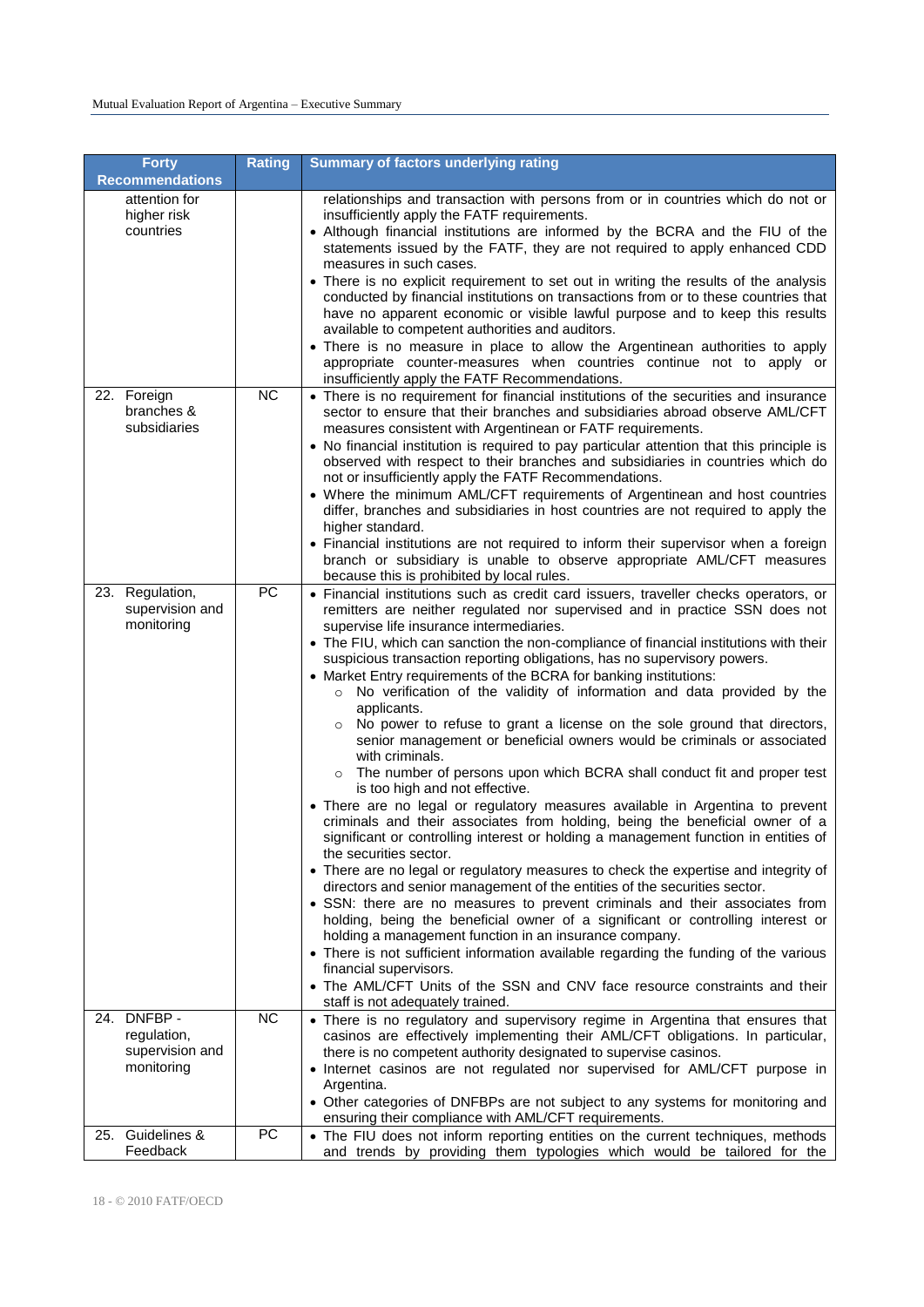| <b>Forty</b>                        | <b>Rating</b> | Summary of factors underlying rating                                                                                                                                                                                                                                                                                                                                                                                                                                                                                                                                                                                                                                                                                                                                                                                                                                                                                                                                                                                                                                                                                                                                                                                                                                                                                                                                                                                                                            |
|-------------------------------------|---------------|-----------------------------------------------------------------------------------------------------------------------------------------------------------------------------------------------------------------------------------------------------------------------------------------------------------------------------------------------------------------------------------------------------------------------------------------------------------------------------------------------------------------------------------------------------------------------------------------------------------------------------------------------------------------------------------------------------------------------------------------------------------------------------------------------------------------------------------------------------------------------------------------------------------------------------------------------------------------------------------------------------------------------------------------------------------------------------------------------------------------------------------------------------------------------------------------------------------------------------------------------------------------------------------------------------------------------------------------------------------------------------------------------------------------------------------------------------------------|
| <b>Recommendations</b>              |               |                                                                                                                                                                                                                                                                                                                                                                                                                                                                                                                                                                                                                                                                                                                                                                                                                                                                                                                                                                                                                                                                                                                                                                                                                                                                                                                                                                                                                                                                 |
|                                     |               | Argentinean context.<br>• The FIU does not provide reporting entities with specific feedback.<br>• There are no guidelines provided to financial institutions by financial supervisors.<br>• The Guidelines issued by the FIU mostly focus on suspicious transactions<br>reporting obligations and the other AML/CFT measures, such as CDD measures,<br>are often not compliant with the FATF Standards.<br>• There is no guideline issued by other competent authority in the AML/CFT field.                                                                                                                                                                                                                                                                                                                                                                                                                                                                                                                                                                                                                                                                                                                                                                                                                                                                                                                                                                   |
| Institutional and<br>other measures |               |                                                                                                                                                                                                                                                                                                                                                                                                                                                                                                                                                                                                                                                                                                                                                                                                                                                                                                                                                                                                                                                                                                                                                                                                                                                                                                                                                                                                                                                                 |
| 26. The FIU                         | PC            |                                                                                                                                                                                                                                                                                                                                                                                                                                                                                                                                                                                                                                                                                                                                                                                                                                                                                                                                                                                                                                                                                                                                                                                                                                                                                                                                                                                                                                                                 |
|                                     |               | • The FIU only has the authority to receive, analyse, and disseminate (to the<br>Attorney General or other parties) information relating to six out of the 20<br>designated categories of offences.<br>• The FIU does not have adequate access to additional information to assist in its<br>analysis functions. This is partly due to secrecy provisions.<br>• The FIU has not published reports on ML/FT trends or typologies in Argentina.<br>• Effectiveness: At the time of the on-site visit, the FIU was not effective. The<br>quality of the cases produced by the FIU to the Attorney General's office for<br>prosecution (a key structural function of the FIU) has not been sufficient; few<br>cases (only 10% of the 738 cases sent by FIU) have been converted into a<br>criminal complaint by the Attorney General's Office. This is also impacted by:<br>• The number of staff dedicated to the analysis of potential ML/FT cases is low<br>especially in comparison with:<br>The very heavy delay of STR analysis (2 003 STR are still pending) and<br>increase in STRs pending.<br>The low number of cases with determination (1 064 of 5 272 STRs<br>received).<br>. Lack of feedback to reporting parties on the poor quality of STRs has a<br>negative impact on the FIU's ability to improve the reporting process and thus<br>its analysis.<br>• Inadequate training for FIU staff.<br>• An increase in technical capabilities is needed. |
| 27. Law                             | PC            | • ML offences are not effectively investigated and prosecuted.                                                                                                                                                                                                                                                                                                                                                                                                                                                                                                                                                                                                                                                                                                                                                                                                                                                                                                                                                                                                                                                                                                                                                                                                                                                                                                                                                                                                  |
| enforcement<br>authorities          |               | . There is a low number of ML investigations and prosecutions, and no<br>investigations or prosecutions for FT.<br>• Lack of specific authority to waive or postpone arrest or seizure of criminal<br>proceeds for evidence gather purposes; these actions are not taken in practice.                                                                                                                                                                                                                                                                                                                                                                                                                                                                                                                                                                                                                                                                                                                                                                                                                                                                                                                                                                                                                                                                                                                                                                           |
| 28. Powers of                       | LC            | • Prosecutors and investigators have comprehensive powers to obtain evidence;                                                                                                                                                                                                                                                                                                                                                                                                                                                                                                                                                                                                                                                                                                                                                                                                                                                                                                                                                                                                                                                                                                                                                                                                                                                                                                                                                                                   |
| competent<br>authorities            |               | however, they are not effectively used.<br>• Lawyers and notaries cannot provide information relating to acts that came to<br>their knowledge through their office or profession.<br>• There are practical difficulties in identification and tracing of assets.                                                                                                                                                                                                                                                                                                                                                                                                                                                                                                                                                                                                                                                                                                                                                                                                                                                                                                                                                                                                                                                                                                                                                                                                |
| 29. Supervisors                     | <b>NC</b>     | • The FIU has no power to conduct off-site or on-site inspections.<br>• Financial supervisors do not have adequate powers to establish that financial<br>institutions require their foreign branches and subsidiaries to apply R.22<br>effectively.<br>• SSN: lack of clarity of its power to compel production of documents and to<br>conduct on-site inspections.<br>• CNV: lack of clarity of its power to compel production of documents and to<br>conduct on-site inspections. The CNV has not yet conducted a full on-site<br>inspection.<br>• No supervisory powers over life insurance intermediaries.<br>• Inspection manual are lacking sufficient depth.<br>• The number of specific AML/CFT inspections conducted by BCRA is low<br>regarding the size of the financial sector, and there is no clear information on the<br>importance of AML/CFT component of general inspections conducted by BCRA.<br>CNV has only conducted on-site inspections on brokers against which it does not<br>have sanction powers, and SSN has not conducted any inspections over life<br>insurance intermediaries. The inspections conducted by SSN on life insurance                                                                                                                                                                                                                                                                                               |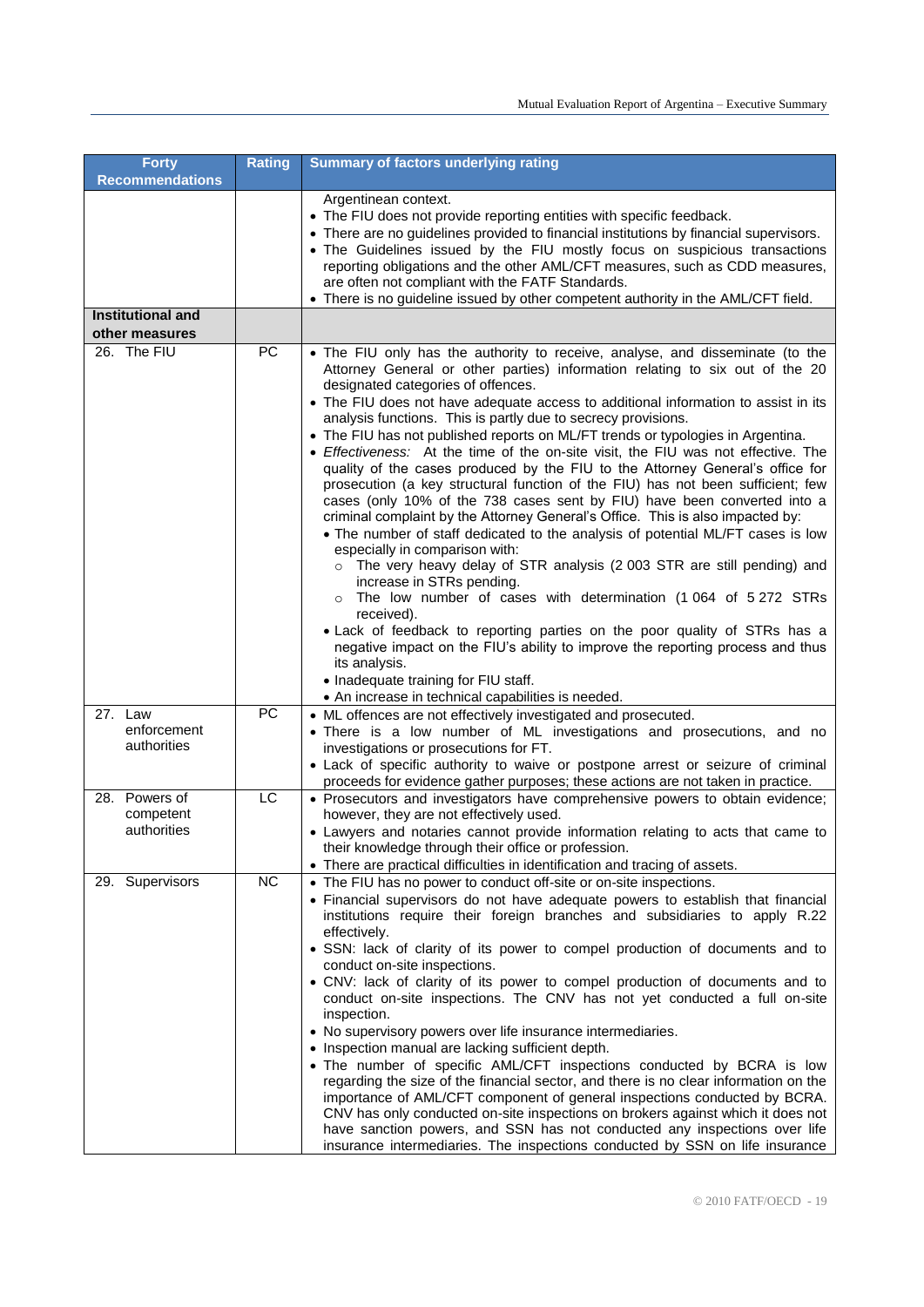| <b>Forty</b><br><b>Recommendations</b>         | <b>Rating</b> | <b>Summary of factors underlying rating</b>                                                                                                                                                                                                                                                                                                                                                                                                                                                                                                                                                                                                                                                                                                                                                                                                                                                                                                                                                                                                               |
|------------------------------------------------|---------------|-----------------------------------------------------------------------------------------------------------------------------------------------------------------------------------------------------------------------------------------------------------------------------------------------------------------------------------------------------------------------------------------------------------------------------------------------------------------------------------------------------------------------------------------------------------------------------------------------------------------------------------------------------------------------------------------------------------------------------------------------------------------------------------------------------------------------------------------------------------------------------------------------------------------------------------------------------------------------------------------------------------------------------------------------------------|
|                                                |               | companies are very succinct and done in the framework of general inspections.                                                                                                                                                                                                                                                                                                                                                                                                                                                                                                                                                                                                                                                                                                                                                                                                                                                                                                                                                                             |
| 30. Resources,<br>integrity and<br>training    | <b>NC</b>     | FIU:<br>• The number of staff dedicated to the analysis of potential ML/FT cases is low<br>especially in comparison with:<br>o The very heavy delay of STRs analysis (2 003 STR are still pending) and<br>increase in STRs pending.<br>The low number of cases with determination (1 064 of 5 272 STRs received).<br>$\circ$<br>• Lack of adequate human resources overall (49 out of 74 positions filled), and lack<br>of adequate resources for the analysis division.<br>• Inadequate training for FIU staff.<br>• An increase in technical capabilities is needed.                                                                                                                                                                                                                                                                                                                                                                                                                                                                                    |
|                                                |               | Law enforcement/ prosecutors:<br>• Insufficient AML/CFT training for all agencies.<br>• UFILAVDIN: staff numbers should be increased and more stability should be<br>provided through permanent contracts.<br>• PFA (Federal Police): Staff numbers, both overall as well as for the personal<br>assets investigations unit are not sufficient; no evidence to assess the adequacy<br>of PFA's budget.<br>• GNA: human resources and budget are not sufficient.                                                                                                                                                                                                                                                                                                                                                                                                                                                                                                                                                                                           |
|                                                |               | Supervisors:<br>• There is no information available regarding the funding of the various financial<br>supervisors.<br>• The AML/CFT Units of the CNV and SSN face resource constraints.<br>• CNV and SSN staff are not adequately trained to effectively perform their<br>functions.                                                                                                                                                                                                                                                                                                                                                                                                                                                                                                                                                                                                                                                                                                                                                                      |
|                                                |               | Policy makers (National Coordination Representation):<br>• The National Coordination representation should be provided greater authority to<br>perform coordination functions, with a corresponding increase in necessary<br>resources.                                                                                                                                                                                                                                                                                                                                                                                                                                                                                                                                                                                                                                                                                                                                                                                                                   |
| 31. National co-<br>operation                  | PC            | • Domestic cooperation and coordination, at the policy and operational level, are<br>not working effectively.<br>• There are no cooperation and coordination mechanisms between the Federal<br>authorities and the provinces.<br>• Argentina does not periodically review the effectiveness of AML/CFT measures.                                                                                                                                                                                                                                                                                                                                                                                                                                                                                                                                                                                                                                                                                                                                          |
| 32. Statistics                                 | <b>NC</b>     | • Argentina does not review the effectiveness of its systems for combating ML/FT.<br>. No reliable or comprehensive statistics on money laundering prosecutions (or<br>investigations.<br>• No statistics regarding the number of cases and the amounts of property frozen,<br>seized, and confiscated relating to (i) ML, (ii) FT, and (iii) criminal proceeds.<br>• No statistics yet on declarations of outgoing Argentinean currency.<br>. No statistics relating to mutual legal assistance and extradition requests<br>(including requests relating to freezing, seizing and confiscation) that are made or<br>received, relating to ML, the predicate offences and FT, including the nature of<br>the request, whether it was granted or refused, and the time required to respond.<br>• There are no statistics available on AML/CFT on-site examinations conducted by<br>the SSN.<br>• There are no statistics available on the formal requests for assistance made or<br>received by supervisors, whether the requests were granted or refused. |
| Legal persons -<br>33.<br>beneficial<br>owners | <b>NC</b>     | Competent authorities do not have access in a timely fashion to adequate,<br>accurate and current information on the beneficial ownership and control of legal<br>persons because:<br>There is not yet a functioning national registry of legal persons; registries<br>$\circ$<br>are maintained separately by the City of Buenos Aires and the 23 provinces.<br>The provincial registries do not contain updated beneficial ownership/control<br>$\circ$                                                                                                                                                                                                                                                                                                                                                                                                                                                                                                                                                                                                 |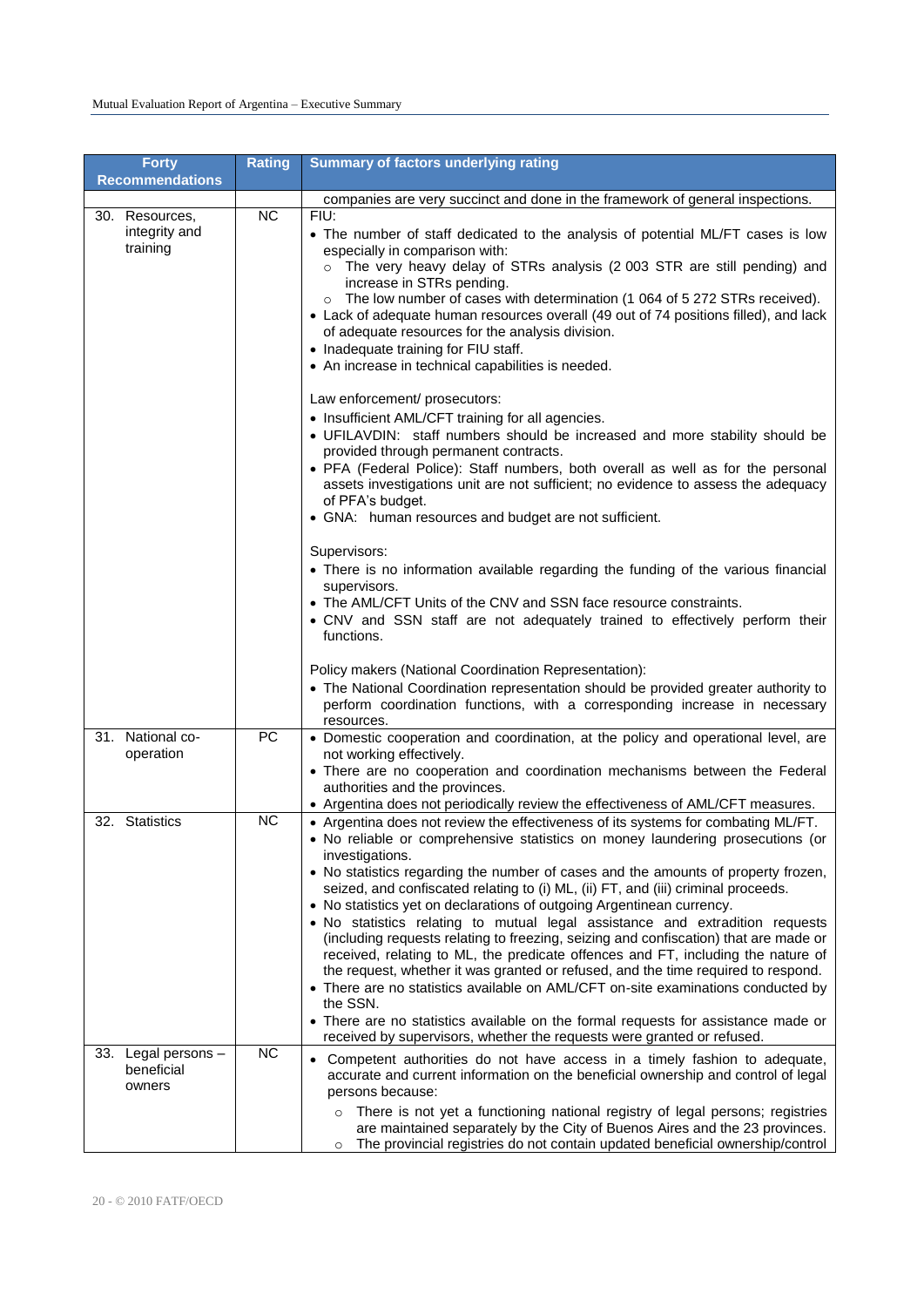| <b>Forty</b><br><b>Recommendations</b>                          | <b>Rating</b> | <b>Summary of factors underlying rating</b>                                                                                                                                                                                                                                                                                                                                                                                                                                                                                                                                                                                                                                                                                                                                                                                                                                                                                                                                          |
|-----------------------------------------------------------------|---------------|--------------------------------------------------------------------------------------------------------------------------------------------------------------------------------------------------------------------------------------------------------------------------------------------------------------------------------------------------------------------------------------------------------------------------------------------------------------------------------------------------------------------------------------------------------------------------------------------------------------------------------------------------------------------------------------------------------------------------------------------------------------------------------------------------------------------------------------------------------------------------------------------------------------------------------------------------------------------------------------|
|                                                                 |               | information, and the provincial controlling authorities have limited ability to<br>obtain it.<br>Company service providers are not required to collect such information.<br>o Nominee shareholders/members are allowed by Argentina companies law,<br>although jurisprudence indicates otherwise.<br>It is unclear whether the competent authorities have access in a timely<br>$\circ$<br>fashion to adequate, accurate and current information on the beneficial<br>ownership and control information with regard to previously issued bearer<br>shares.                                                                                                                                                                                                                                                                                                                                                                                                                           |
| 34. Legal<br>arrangements-<br>beneficial<br>owners              | <b>NC</b>     | Competent authorities do not have access in a timely fashion to adequate,<br>accurate and current information on the beneficial ownership and control of legal<br>arrangements because:<br>The law does not require the trust contract to identify the settlor.<br>There is no central registry and trust contracts are not disclosed to the<br>authorities.<br>While law enforcement agencies have powers to obtain information from<br>financial institutions on legal arrangements, there is minimal information<br>disclosed to financial institutions concerning the beneficial owners (see<br>Recommendation 5) of legal arrangements.<br>Providers of trust services do not have AML/CFT obligations.<br>$\circ$                                                                                                                                                                                                                                                              |
| <b>International Co-</b><br>operation                           |               |                                                                                                                                                                                                                                                                                                                                                                                                                                                                                                                                                                                                                                                                                                                                                                                                                                                                                                                                                                                      |
| 35. Conventions                                                 | PC            | Vienna and Palermo Conventions: Deficiencies in the ML offence relating to<br>possession of proceeds of crime and exemptions from criminal liability for<br>acquiring, concealing, and disguising proceeds of crime.<br>Palermo Convention: Lack of ML criminal liability for person who committed the<br>predicate offence ("self-laundering") and lack of adequate special investigative<br>techniques.<br>CFT Convention: Limited scope of the terrorist financing offence:<br>limited<br>definition of terrorist organisation; the law does not cover:<br>Terrorist organisations that exist solely within Argentina.<br>Collection or provision of funds to be used for a terrorist act outside of the<br>$\circ$<br>context of the terrorist organisation as defined in Argentina.<br>$\circ$ All the provisions of Article 2(1)(b) of the Convention, nor all the acts in all<br>the treaties listed in the Annex of the CFT Convention as required by Article<br>$2(1)(a)$ . |
| 36. Mutual legal<br>assistance<br>(MLA)<br>37. Dual criminality | PC<br>C       | • The effectiveness of the system for responding to MLA requests in a timely and<br>constructive manner has not been demonstrated.<br>• Many steps and authorities in the assistance procedures imply delays in the<br>process, especially when there is no treaty.<br>• The inability to respond to requests involving assets or property of corresponding<br>value.<br>• Dual criminality and the limitations on the ML offence and especially the scope of<br>the FT offence limit the scope of mutual legal assistance that could be provided.<br>• MLA cannot be provided in relation to insider trading/market manipulation since<br>these offences are not criminalised.<br>• Lawyers and notaries cannot provide information relating to acts that came to<br>their knowledge through their office or profession.                                                                                                                                                            |
| 38. MLA on<br>confiscation and<br>freezing                      | PC            | • The effectiveness of the system for responding to MLA requests in a timely and<br>constructive manner has not been demonstrated.<br>• Many steps and authorities in the assistance procedures imply delays in the<br>process, especially when there is no treaty.<br>• Dual criminality and the limitations on the ML offence and especially the scope of<br>the FT offence limit the scope of mutual legal assistance that could be provided.<br>• Inability to respond to requests involving assets or property of corresponding<br>value.                                                                                                                                                                                                                                                                                                                                                                                                                                       |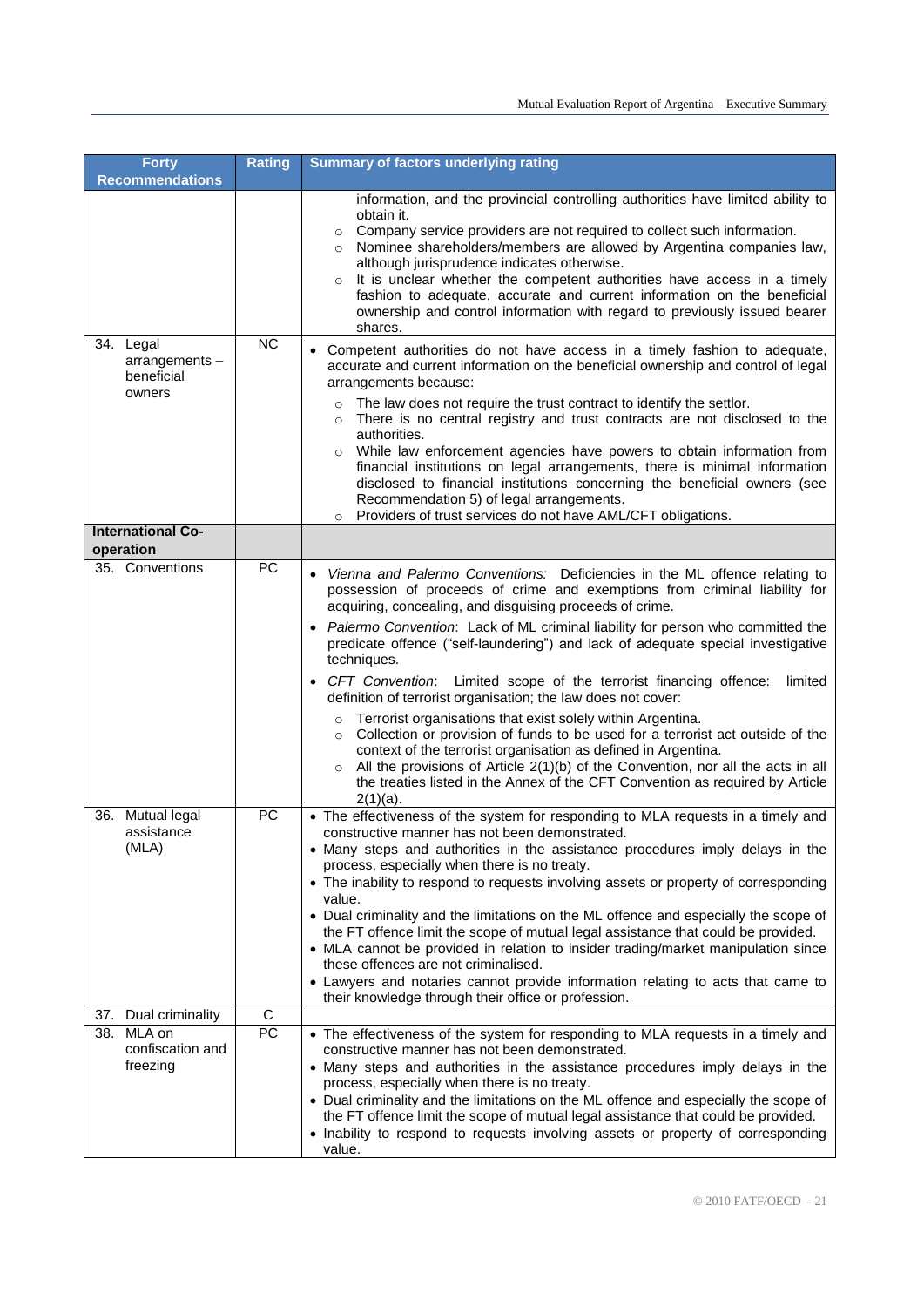| <b>Forty</b>                       | <b>Rating</b> | <b>Summary of factors underlying rating</b>                                                                                                                                                                                                                                                                                                                                                                                                                                                                                                                                                                                                                                                                                                                                                                                                                                                                                                                                                                                                                                                                                                                                                                                                                                                                                                                                                                                                                                                                                                                                                                                                                                                                                                                                                                                                                                                                            |
|------------------------------------|---------------|------------------------------------------------------------------------------------------------------------------------------------------------------------------------------------------------------------------------------------------------------------------------------------------------------------------------------------------------------------------------------------------------------------------------------------------------------------------------------------------------------------------------------------------------------------------------------------------------------------------------------------------------------------------------------------------------------------------------------------------------------------------------------------------------------------------------------------------------------------------------------------------------------------------------------------------------------------------------------------------------------------------------------------------------------------------------------------------------------------------------------------------------------------------------------------------------------------------------------------------------------------------------------------------------------------------------------------------------------------------------------------------------------------------------------------------------------------------------------------------------------------------------------------------------------------------------------------------------------------------------------------------------------------------------------------------------------------------------------------------------------------------------------------------------------------------------------------------------------------------------------------------------------------------------|
| <b>Recommendations</b>             |               |                                                                                                                                                                                                                                                                                                                                                                                                                                                                                                                                                                                                                                                                                                                                                                                                                                                                                                                                                                                                                                                                                                                                                                                                                                                                                                                                                                                                                                                                                                                                                                                                                                                                                                                                                                                                                                                                                                                        |
| 39. Extradition                    | PC            | • The effectiveness of the system for responding to extradition requests for ML in a<br>timely and constructive manner has not been demonstrated.<br>• Many steps and authorities in the assistance procedures imply delays in the<br>process, especially when there is no treaty.<br>. Dual criminality and the limitations on some ML acts limit the possibility of<br>granting some extraditions.<br>• The absence of simplified and direct procedures for extradition.                                                                                                                                                                                                                                                                                                                                                                                                                                                                                                                                                                                                                                                                                                                                                                                                                                                                                                                                                                                                                                                                                                                                                                                                                                                                                                                                                                                                                                             |
| 40. Other forms of<br>co-operation | <b>NC</b>     | Law enforcement:<br>• The lack of statistics or of any other related data or information means that<br>effectiveness of exchange of information between law enforcement authorities<br>cannot be assessed.<br>• The deficiencies identified in relation to R.27 also impact effective implementation<br>of mechanisms to exchange information between law enforcement agencies.<br>FIU:<br>• Secrecy provisions inhibit information exchange with foreign FIUs.<br>• The FIU cannot spontaneously provide information to its foreign counterparts.<br>• The FIU has a legal limitation on its ability to disseminate information on some<br>ML activities and many predicate offences.<br>• Due to the lack of important statistics (quality; timeline; typologies), the evaluation<br>team was not able to determine that the mechanisms for international<br>cooperation are fully effective.<br>Financial supervisors:<br>• The confidentiality legal provision, which the 3 supervisors are subject to, has not<br>been lifted, or has been lifted by a lower legal instrument (resolution). Some of<br>the deficiencies identified in R.23 impact the possibility to exchange information<br>(e.g.: the SSN does not supervise life insurance brokers).<br>• There are not clear and effective gateways, mechanisms or channels to facilitate<br>exchange of information with foreign counterparts. Some MOUs agreed by the<br>BCRA do not provide for information exchange related to ML or FT, bank secrecy<br>limits information that can be provided, and cooperation is limited to where a<br>foreign supervisor requests information relating to Argentinean branch or<br>subsidiary of an institution from the requesting country.<br>• In the absence of information provided by Argentina, the assessment team was<br>unable to assess the other criteria of R.40 vis-à-vis the 3 financial supervisors. |

| <b>Nine Special</b><br><b>Recommendations</b>      | <b>Rating</b> |                                                                                                                                                                                                                                                                                                                                                                                                                                                                                                                                                                                                                                                                                                                                                                                                                                                                                                                                                                                                                                                                                                                                                                             |
|----------------------------------------------------|---------------|-----------------------------------------------------------------------------------------------------------------------------------------------------------------------------------------------------------------------------------------------------------------------------------------------------------------------------------------------------------------------------------------------------------------------------------------------------------------------------------------------------------------------------------------------------------------------------------------------------------------------------------------------------------------------------------------------------------------------------------------------------------------------------------------------------------------------------------------------------------------------------------------------------------------------------------------------------------------------------------------------------------------------------------------------------------------------------------------------------------------------------------------------------------------------------|
| SR.I Implement UN<br>instruments                   | PC.           | • CFT Convention: limited scope of the terrorist financing offence (see R.35).<br>Security Council Resolutions:<br>existing measures to implement<br>$\bullet$ un $\bullet$<br>S/RES/1267(1999) and S/RES/1373(2001) are ineffective (see SR.III).                                                                                                                                                                                                                                                                                                                                                                                                                                                                                                                                                                                                                                                                                                                                                                                                                                                                                                                          |
| <b>SR.II Criminalise</b><br>terrorist<br>financing | PC            | The criminalisation of FT is limited and therefore insufficient:<br>• It does not cover collection or provision of funds to be used (for any purpose) by<br>an individual terrorist or a terrorist act outside the context of the terrorist<br>organisation as defined in Argentina.<br>. The definition of terrorist organisation is very limited (it must, inter alia, have<br>international connections); it would not cover terrorist organisations that exist<br>solely within Argentina, and it would not include the acts included in Article<br>$2(1)(a)$ and (b) of the UN Convention on the Suppression of the Financing of<br>Terrorism ("CFT Convention") when committed outside of this type of terrorist<br>organisation.<br>• They do not fully cover all the provisions of Article $2(1)(b)$ , nor the acts in all the<br>treaties listed in the Annex of the CFT Convention as required by Article $2(1)(a)$ .<br>(See examples in Recommendation 35).<br>• No criminal liability for legal persons, and there is no fundamental principle of<br>domestic law that prohibits this.<br>• The effectiveness of the provisions has not yet been demonstrated. |
| SR.III Freeze and<br>confiscate                    | NC.           | • Laws and procedures for implementing S/RES/1267(1999) rely on a reporting<br>mechanism (which is not based on regulation or "other enforceable means") and                                                                                                                                                                                                                                                                                                                                                                                                                                                                                                                                                                                                                                                                                                                                                                                                                                                                                                                                                                                                                |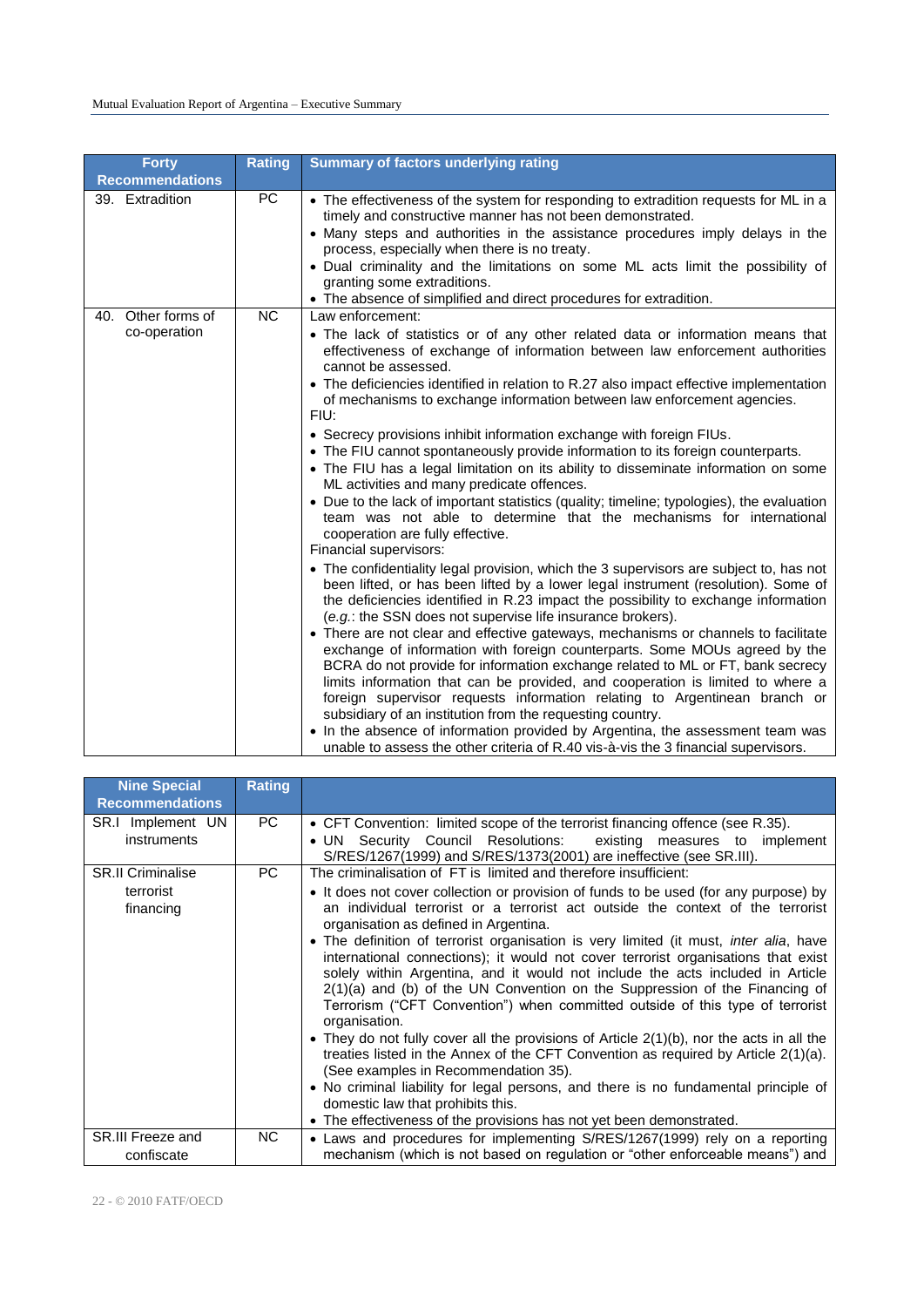| <b>Nine Special</b>                                 | <b>Rating</b> |                                                                                                                                                                                                                                                                                                                                                                                                                                                                                                                                                                                                                                                                                                                                                                                                                                                                                                                                                                                                                                                                                                                                                                                                                                                                                                                                                                                                                                                                                                                                                                                                                                                                                                                                                                                                                                                                                   |
|-----------------------------------------------------|---------------|-----------------------------------------------------------------------------------------------------------------------------------------------------------------------------------------------------------------------------------------------------------------------------------------------------------------------------------------------------------------------------------------------------------------------------------------------------------------------------------------------------------------------------------------------------------------------------------------------------------------------------------------------------------------------------------------------------------------------------------------------------------------------------------------------------------------------------------------------------------------------------------------------------------------------------------------------------------------------------------------------------------------------------------------------------------------------------------------------------------------------------------------------------------------------------------------------------------------------------------------------------------------------------------------------------------------------------------------------------------------------------------------------------------------------------------------------------------------------------------------------------------------------------------------------------------------------------------------------------------------------------------------------------------------------------------------------------------------------------------------------------------------------------------------------------------------------------------------------------------------------------------|
| <b>Recommendations</b>                              |               |                                                                                                                                                                                                                                                                                                                                                                                                                                                                                                                                                                                                                                                                                                                                                                                                                                                                                                                                                                                                                                                                                                                                                                                                                                                                                                                                                                                                                                                                                                                                                                                                                                                                                                                                                                                                                                                                                   |
| terrorist assets                                    |               | ordinary criminal procedures which do not allow for effective freezing action to be<br>taken without delay, and are inconsistent with the obligation to freeze property of<br>persons designated by the UN Security Council, regardless of the outcome of<br>domestic proceedings.<br>$\bullet$ The<br>effectiveness<br>of Argentina's<br>existing<br>measures<br>implement<br>to<br>S/RES/1267(1999) and S/RES/1373(2001) has not been demonstrated.<br>• Laws and procedures for implementing S/RES/1373(2001) rely on ordinary<br>criminal procedures which do not ensure that an effective freezing action can to<br>be taken without delay.<br>• There is no specific mechanism to examine and give effect to actions initiated<br>under the freezing mechanisms of other jurisdictions pursuant to<br>S/RES/1373(2001), and no mechanism that would allow Argentina to designate<br>persons at the national level.<br>. No measures for monitoring or sanctioning for non-compliance with the<br>obligations of SR.III.<br>• The definition of funds does not extend to all of the funds or other assets that are<br>owned or controlled by designated persons and terrorists.<br>• Lack of adequate guidance to the financial and DNFBP sectors.<br>. No procedures for considering de-listing requests and unfreezing the<br>funds/assets of de-listed persons/entities in cases other than S/RES/1267(1999).<br>• The effectiveness of Argentina's measures for unfreezing the funds/assets of<br>someone inadvertently affected by a freezing mechanism cannot be assessed.<br>• No specific provisions for authorising access to funds/assets in accordance with<br>S/RES/1452(2002).<br>• Lack of power to freeze property of corresponding value.<br>• Limited role of the FIU in freezing due to its dealing with the limited definition of<br>terrorist financing. |
| <b>SR.IV Suspicious</b><br>transaction<br>reporting | <b>NC</b>     | • There is no explicit requirement in law or regulation to report transaction where<br>there are reasonable grounds to suspect or where reporting entities suspect them<br>to be linked or related to, or to be used for terrorism, terrorist acts or by terrorist<br>organisations or those who finance terrorism.<br>• The characteristics of suspicious transactions (unusual, complex, no economic<br>justification) are not broad enough to satisfactorily capture TF cases.<br>• The scope issues of R.13 also apply to SR.IV.<br>• Lack or insufficient supervision and of imposed sanctions and lack of awareness<br>of TF threats negatively affect the effectiveness of the system.<br>• The provisions of the FIU Resolutions 125/2009 and the BCRA Communication A<br>4273 are inconsistent and negatively impact effective reporting.<br>• The FIU has never received any STR related to terrorist financing, which                                                                                                                                                                                                                                                                                                                                                                                                                                                                                                                                                                                                                                                                                                                                                                                                                                                                                                                                                  |
|                                                     |               | demonstrates the lack of effectiveness of the regime.                                                                                                                                                                                                                                                                                                                                                                                                                                                                                                                                                                                                                                                                                                                                                                                                                                                                                                                                                                                                                                                                                                                                                                                                                                                                                                                                                                                                                                                                                                                                                                                                                                                                                                                                                                                                                             |
| SR.V International<br>co-operation                  | PC            | Applying R.36-39:<br>• The effectiveness of the system for responding to MLA and extradition requests<br>in a timely and constructive manner has not been demonstrated.<br>• Many steps and authorities in the assistance procedures imply delays in the<br>process, especially when there is no treaty.<br>• Inability to respond to requests involving assets or property of corresponding<br>value.<br>• Dual criminality and the limitations on the scope of the FT offence limit the scope<br>of mutual legal assistance that could be provided.<br>• Dual criminality and the limitations on the scope of the FT offence limit the<br>possibilities to extradite for FT.<br>• Lawyers and notaries cannot provide information relating to acts that came to<br>their knowledge through their office or profession.<br>• The absence of simplified and direct procedures for extradition.<br>Applying R.40:<br>Law enforcement:<br>• The lack of statistics or of any other related data or information means that<br>effectiveness of exchange of information between law enforcement authorities                                                                                                                                                                                                                                                                                                                                                                                                                                                                                                                                                                                                                                                                                                                                                                           |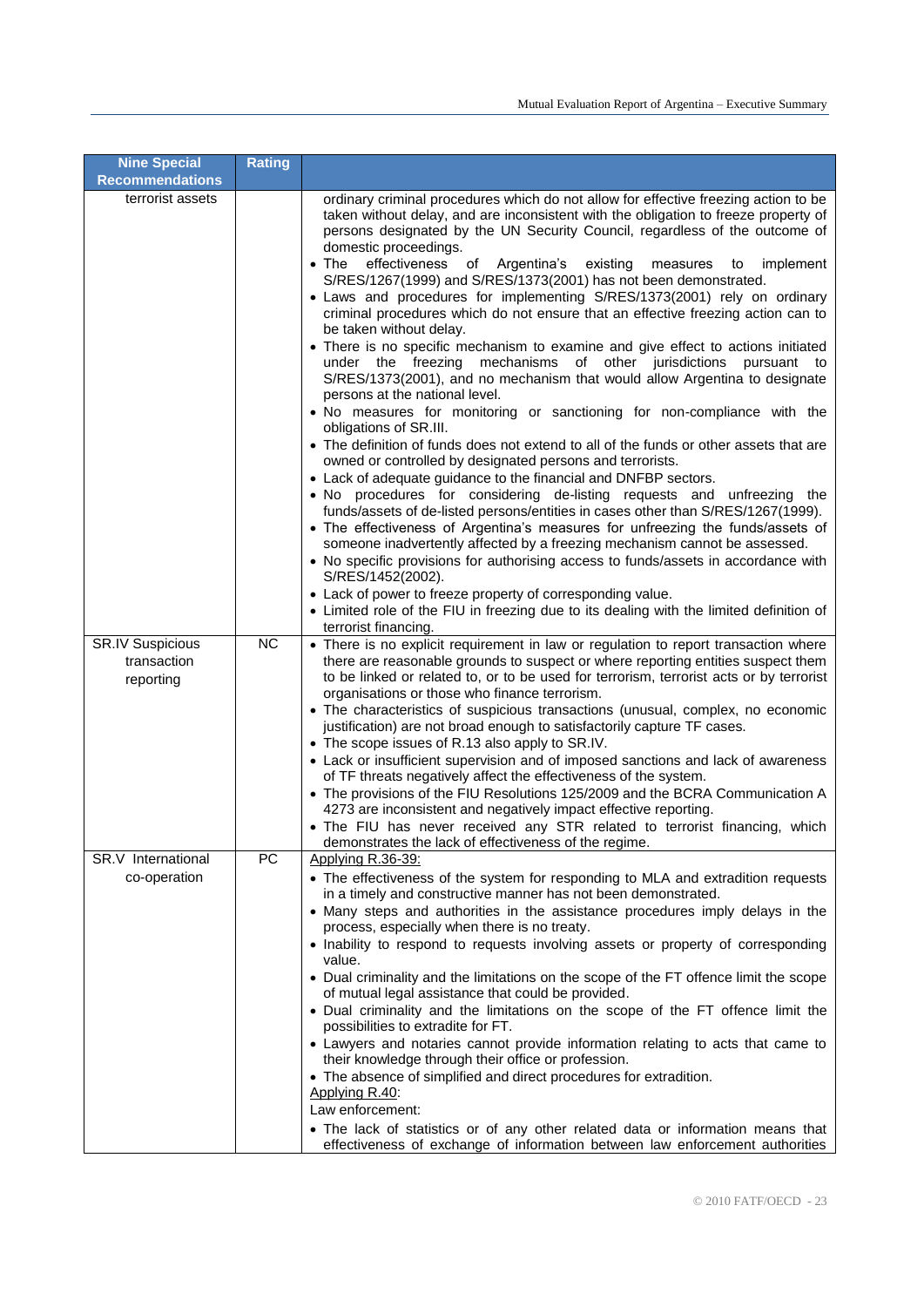| <b>Nine Special</b><br><b>Recommendations</b>                        | <b>Rating</b> |                                                                                                                                                                                                                                                                                                                                                                                                                                                                                                                                                                                                                                                                                                                                                                                                                                                                                                                                                                                                                                                                                                                                                                                                                                                                                                                                                              |
|----------------------------------------------------------------------|---------------|--------------------------------------------------------------------------------------------------------------------------------------------------------------------------------------------------------------------------------------------------------------------------------------------------------------------------------------------------------------------------------------------------------------------------------------------------------------------------------------------------------------------------------------------------------------------------------------------------------------------------------------------------------------------------------------------------------------------------------------------------------------------------------------------------------------------------------------------------------------------------------------------------------------------------------------------------------------------------------------------------------------------------------------------------------------------------------------------------------------------------------------------------------------------------------------------------------------------------------------------------------------------------------------------------------------------------------------------------------------|
|                                                                      |               | cannot be assessed.<br>• The deficiencies identified in relation to R.27 also impact effective implementation<br>of mechanisms to exchange information between law enforcement agencies.<br>FIU:<br>• Secrecy provisions inhibit information exchange with foreign FIUs.<br>• The FIU cannot spontaneously provide information to its foreign counterparts.<br>• Due to the lack of important statistics (quality; timeline; typologies), the evaluation<br>team was not able to determine that the mechanisms for international<br>cooperation are fully effective.<br>Financial supervisors:<br>• The confidentiality legal provision, which the 3 supervisors are subject to, has not<br>been lifted, or has been lifted by a lower legal instrument (resolution). Some of<br>the deficiencies identified in R.23 impact the possibility to exchange information<br>(e.g.: the SSN do not supervise life insurance brokers).<br>• There are not clear and effective gateways, mechanisms or channels to facilitate<br>exchange of information with foreign counterparts. Some MOUs agreed by the<br>BCRA do not provide for information exchange related to FT, bank secrecy limits<br>information that can be provided, and cooperation is limited to where a foreign<br>supervisor requests information relating to Argentinean branch or subsidiary of |
|                                                                      |               | an institution from the requesting country.<br>In absence of information provided by Argentina, the assessment team was<br>unable to assess the other criteria of R.40 vis-à-vis the 3 financial supervisors.                                                                                                                                                                                                                                                                                                                                                                                                                                                                                                                                                                                                                                                                                                                                                                                                                                                                                                                                                                                                                                                                                                                                                |
| SR.VI AML<br>requirements<br>for money/value<br>transfer<br>services | <b>NC</b>     | • While exchange houses are licensed by the BCRA and subject to some<br>AML/CFT requirements, all the other money or value transfer companies, which<br>represent a large part of the market, are not required to be licensed or registered,<br>and are not regulated or supervised in Argentina.<br>• Regarding exchange houses, the requirements and their implementation for<br>Recommendations 5, 6, 7, 8, 9, 10, 13, 15, 21, 22 and SRV.II suffer from the<br>same deficiencies than those that apply to banking institutions and which are<br>described in section 3 of this report.<br>• The requirements and their implementation for Recommendations 23 and 17<br>suffer from the same deficiencies than those that apply to banking institutions<br>and which are described in section 3.10 of this report.                                                                                                                                                                                                                                                                                                                                                                                                                                                                                                                                        |
| SR.VII Wire transfer<br>rules                                        | PC            | • There are no requirements for money remittance companies and postal services<br>rendering transfer of funds.<br>• There are no requirements applicable for occasional wire transfers made by the<br>banking sector.<br>• There is no requirement for banks and foreign exchange institutions to adopt a<br>risk-based approach to handle wire transfer without the full information on the<br>originator, which might encourage the use of non-regulated systems.<br>• Financial institutions are not required to restrict or terminate business relationship<br>with financial institutions not complying with SR. VII requirements.<br>• Lack of proven effectiveness of the measures related to cross-border wire<br>transfers due to the very recent introduction of the requirements on cross-border<br>wire transfers performed by banks and exchange institutions.                                                                                                                                                                                                                                                                                                                                                                                                                                                                                  |
| SR.VIII Non-profit<br>organisations                                  | <b>NC</b>     | • Argentina has not reviewed the adequacy of its domestic laws and regulations<br>that relate to non-profit organisations; no periodic reassessments.<br>• Argentinean authorities do not have the capacity to obtain timely information on<br>the activities, size and other relevant features of its non-profit sector for the<br>purpose of identifying the features and types of non-profit organisations (NPOs)<br>that are at risk of being misused for terrorist financing by virtue of their activities<br>or characteristics.<br>. No requirements for mutual associations for the requirements of SR.VIII.<br>. The Argentinean authorities have not undertaken general outreach to the NPO<br>sector with a view to protecting the sector from terrorist financing abuse.<br>• There is not adequate information regarding the founders for associations, or<br>information on those who control or direct the activities of foundations and<br>associations, including senior officers, board members, and trustees.<br>• There are not adequate measures in place to sanction violations of oversight                                                                                                                                                                                                                                           |